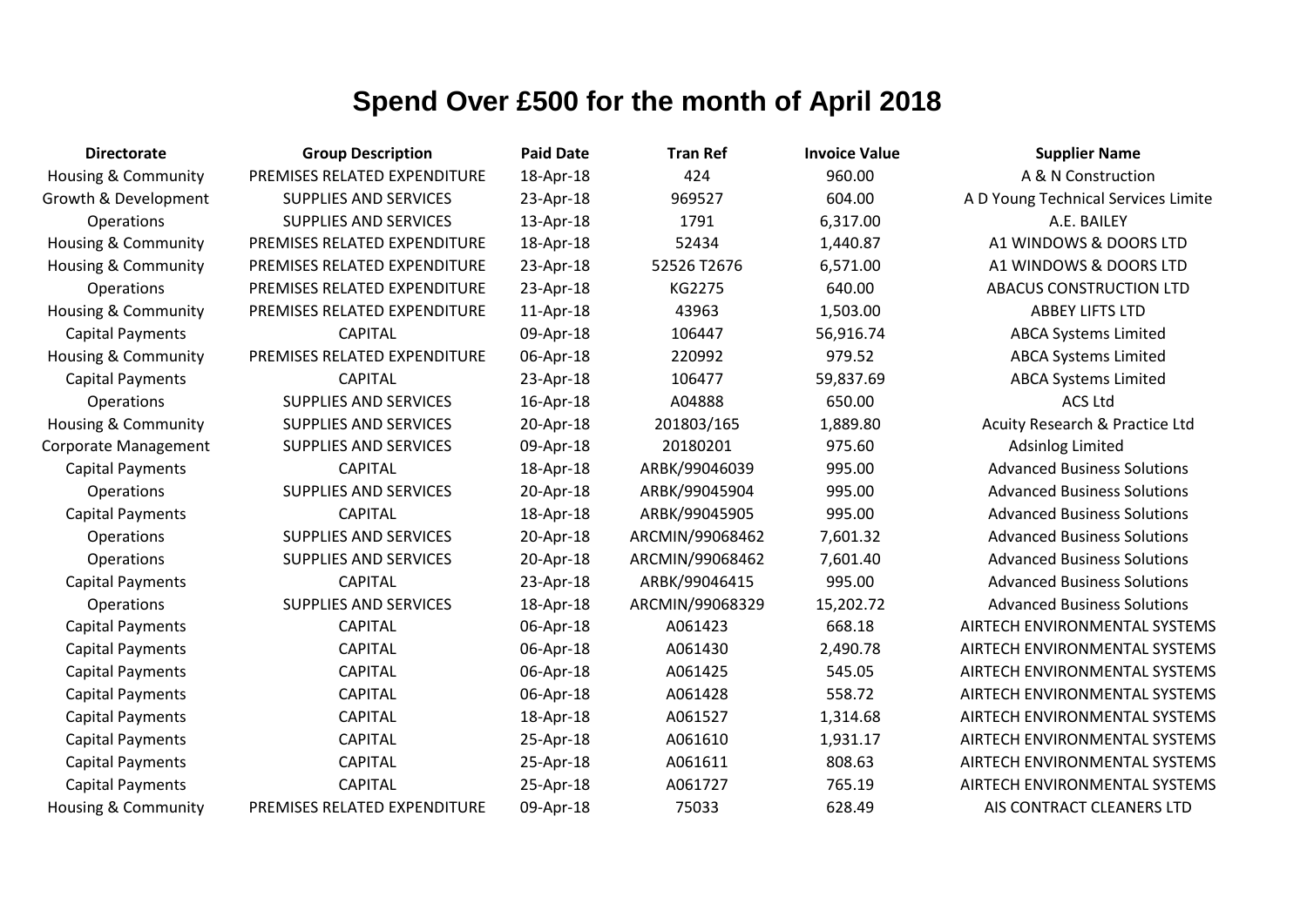| <b>Directorate</b>                 | <b>Group Description</b>     | <b>Paid Date</b> | <b>Tran Ref</b>  | <b>Invoice Value</b> | <b>Supplier Name</b>                    |
|------------------------------------|------------------------------|------------------|------------------|----------------------|-----------------------------------------|
| <b>Housing &amp; Community</b>     | PREMISES RELATED EXPENDITURE | 09-Apr-18        | 75033            | 26.34                | AIS CONTRACT CLEANERS LTD               |
| <b>Operations</b>                  | PREMISES RELATED EXPENDITURE | 09-Apr-18        | 75033            | 25.80                | AIS CONTRACT CLEANERS LTD               |
| Housing & Community                | PREMISES RELATED EXPENDITURE | 09-Apr-18        | 75033            | 349.86               | AIS CONTRACT CLEANERS LTD               |
| Housing & Community                | PREMISES RELATED EXPENDITURE | 09-Apr-18        | 75042            | 110.00               | AIS CONTRACT CLEANERS LTD               |
| Housing & Community                | PREMISES RELATED EXPENDITURE | 09-Apr-18        | 75042            | 110.00               | AIS CONTRACT CLEANERS LTD               |
| Housing & Community                | PREMISES RELATED EXPENDITURE | 09-Apr-18        | 75042            | 150.00               | AIS CONTRACT CLEANERS LTD               |
| Housing & Community                | PREMISES RELATED EXPENDITURE | 09-Apr-18        | 75042            | 110.00               | AIS CONTRACT CLEANERS LTD               |
| <b>Housing &amp; Community</b>     | PREMISES RELATED EXPENDITURE | 09-Apr-18        | 75042            | 90.00                | AIS CONTRACT CLEANERS LTD               |
| <b>Housing &amp; Community</b>     | PREMISES RELATED EXPENDITURE | 09-Apr-18        | 75042            | 110.00               | AIS CONTRACT CLEANERS LTD               |
| Operations                         | PREMISES RELATED EXPENDITURE | 16-Apr-18        | 75064            | 530.00               | AIS CONTRACT CLEANERS LTD               |
| <b>Balance Sheet</b>               | <b>CURRENT ASSETS</b>        | 09-Apr-18        | 1593679          | 639.96               | AKW MEDICARE LTD.                       |
| Housing & Community                | PREMISES RELATED EXPENDITURE | 20-Apr-18        | 203723           | 681.75               | Alder King Property Consultants         |
| <b>Housing &amp; Community</b>     | <b>SUPPLIES AND SERVICES</b> | 27-Apr-18        | 531434           | 563.77               | Allpay Ltd                              |
| <b>Operations</b>                  | PREMISES RELATED EXPENDITURE | 06-Apr-18        | 135              | 840.00               | Andy Stewart                            |
| <b>Housing &amp; Community</b>     | PREMISES RELATED EXPENDITURE | 06-Apr-18        | 135              | 240.00               | Andy Stewart                            |
| <b>Housing &amp; Community</b>     | PREMISES RELATED EXPENDITURE | 06-Apr-18        | 137              | 780.00               | Andy Stewart                            |
| <b>Housing &amp; Community</b>     | PREMISES RELATED EXPENDITURE | 18-Apr-18        | 134              | 1,093.77             | <b>APT Security Systems Limited</b>     |
| <b>Balance Sheet</b>               | <b>HOLDING ACCOUNTS</b>      | 11-Apr-18        | N10706MENDIP850  | 6,209.24             | AR REFUND BACS                          |
| <b>Balance Sheet</b>               | <b>HOLDING ACCOUNTS</b>      | 27-Apr-18        | 2001076656       | 1,688.71             | AR REFUND BACS                          |
| <b>Balance Sheet</b>               | <b>HOLDING ACCOUNTS</b>      | 11-Apr-18        | CRN00001199      | 4,560.00             | AR Refunds - Cheque                     |
| Operations                         | <b>SUPPLIES AND SERVICES</b> | 09-Apr-18        | 111526           | 620.00               | Arboricare Ltd                          |
| Cost of Services                   | <b>SUPPLIES AND SERVICES</b> | 06-Apr-18        | 1032018          | 5,484.56             | Archemys Holdings Ltd                   |
| <b>Other Operating Expenditure</b> | BELOW NET COST OF SERVICES   | 06-Apr-18        | <b>EPRF 1267</b> | 2,080.00             | Ashbrittle Parish Council               |
| Growth & Development               | <b>SUPPLIES AND SERVICES</b> | 25-Apr-18        | 639504           | 1,377.00             | <b>ASHFORDS</b>                         |
| Growth & Development               | <b>SUPPLIES AND SERVICES</b> | 11-Apr-18        | 639505           | 7,056.00             | <b>ASHFORDS</b>                         |
| <b>Housing &amp; Community</b>     | <b>SUPPLIES AND SERVICES</b> | 25-Apr-18        | 145              | 624.00               | <b>BACH Brittons Ash Community Hall</b> |
| <b>Operations</b>                  | PREMISES RELATED EXPENDITURE | 20-Apr-18        | 96970726         | 679.07               | <b>Ball Colegrave</b>                   |
| Operations                         | PREMISES RELATED EXPENDITURE | 27-Apr-18        | 97031393         | 759.26               | <b>Ball Colegrave</b>                   |
| Operations                         | PREMISES RELATED EXPENDITURE | 20-Apr-18        | 121041           | 3,667.50             | <b>Barcham Trees PLC</b>                |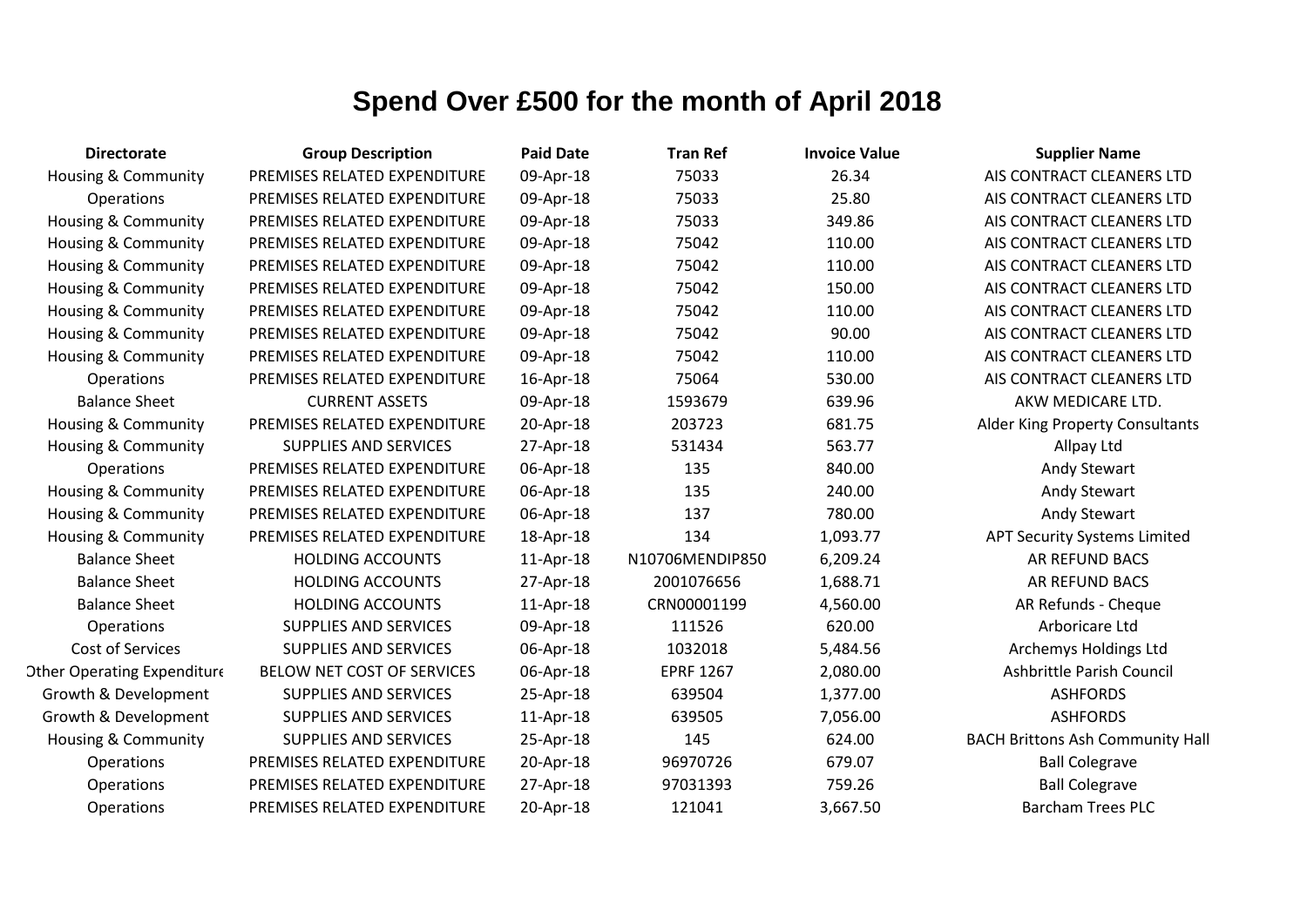| <b>Directorate</b>                 | <b>Group Description</b>     | <b>Paid Date</b> | <b>Tran Ref</b>  | <b>Invoice Value</b> | <b>Supplier Name</b>                      |
|------------------------------------|------------------------------|------------------|------------------|----------------------|-------------------------------------------|
| Growth & Development               | <b>SUPPLIES AND SERVICES</b> | 11-Apr-18        | 34387            | 1,115.27             | Berrys Coaches Ltd                        |
| <b>Operations</b>                  | <b>SUPPLIES AND SERVICES</b> | 06-Apr-18        | 176694           | 1,869.00             | <b>BHGS Ltd</b>                           |
| Operations                         | <b>SUPPLIES AND SERVICES</b> | 06-Apr-18        | 176580           | 2,046.84             | <b>BHGS Ltd</b>                           |
| Operations                         | <b>SUPPLIES AND SERVICES</b> | 20-Apr-18        | 176539           | 543.02               | <b>BHGS Ltd</b>                           |
| <b>Other Operating Expenditure</b> | BELOW NET COST OF SERVICES   | 06-Apr-18        | <b>EPRF 1269</b> | 21,900.00            | <b>BISHOPS HULL PARISH COUNCIL</b>        |
| <b>Capital Payments</b>            | <b>CAPITAL</b>               | 23-Apr-18        | <b>CIL2018</b>   | 2,717.40             | <b>BISHOPS HULL PARISH COUNCIL</b>        |
| <b>Other Operating Expenditure</b> | BELOW NET COST OF SERVICES   | 06-Apr-18        | <b>EPRF 1270</b> | 49,000.00            | Bishops Lydeard & Cothelstone Paris       |
| <b>Operations</b>                  | <b>SUPPLIES AND SERVICES</b> | 25-Apr-18        | 11936            | 38,776.96            | <b>Bloom Procurement Services Limited</b> |
| <b>Cost of Services</b>            | SUPPLIES AND SERVICES        | 25-Apr-18        | 11936            | 23,881.72            | <b>Bloom Procurement Services Limited</b> |
| Growth & Development               | <b>SUPPLIES AND SERVICES</b> | 06-Apr-18        | 1773             | 3,925.00             | Bonnar Keenlyside                         |
| <b>Other Operating Expenditure</b> | BELOW NET COST OF SERVICES   | 06-Apr-18        | <b>EPRF 1271</b> | 7,000.00             | <b>Bradford on Tone Parish Council</b>    |
| Operations                         | PREMISES RELATED EXPENDITURE | 09-Apr-18        | 9077763390       | 707.80               | <b>Bristol Wessex Water</b>               |
| Operations                         | PREMISES RELATED EXPENDITURE | 25-Apr-18        | 965327004        | 1,134.99             | <b>British Gas Business (Electric)</b>    |
| <b>Housing &amp; Community</b>     | PREMISES RELATED EXPENDITURE | 25-Apr-18        | 965327014        | 2,129.86             | <b>British Gas Business (Electric)</b>    |
| <b>Operations</b>                  | PREMISES RELATED EXPENDITURE | 27-Apr-18        | 965327026        | 998.17               | <b>British Gas Business (Electric)</b>    |
| <b>Housing &amp; Community</b>     | PREMISES RELATED EXPENDITURE | 27-Apr-18        | 965327034        | 644.61               | <b>British Gas Business (Electric)</b>    |
| <b>Capital Payments</b>            | <b>CAPITAL</b>               | 30-Apr-18        | 611226           | 1,975.00             | <b>BRITISH TELECOMMUNICATIONS PLC</b>     |
| <b>Other Operating Expenditure</b> | BELOW NET COST OF SERVICES   | 06-Apr-18        | <b>EPRF 1272</b> | 6,000.00             | <b>BURROWBRIDGE PARISH COUNCIL</b>        |
| <b>Capital Payments</b>            | <b>CAPITAL</b>               | 23-Apr-18        | <b>CIL2018</b>   | 1,437.13             | <b>BURROWBRIDGE PARISH COUNCIL</b>        |
| <b>Balance Sheet</b>               | <b>HOLDING ACCOUNTS</b>      | 20-Apr-18        | 104160           | 1,133.33             | Caboodle Technology Ltd                   |
| Operations                         | <b>SUPPLIES AND SERVICES</b> | 25-Apr-18        | 117277           | 595.00               | <b>Calco Publications</b>                 |
| Operations                         | <b>SUPPLIES AND SERVICES</b> | 27-Apr-18        | 6003757043       | 53,086.85            | CAPITA BUSINESS SERVICES LTD              |
| <b>Housing &amp; Community</b>     | <b>SUPPLIES AND SERVICES</b> | 27-Apr-18        | 6003757043       | 6,731.84             | CAPITA BUSINESS SERVICES LTD              |
| Housing & Community                | <b>SUPPLIES AND SERVICES</b> | 27-Apr-18        | 6003757043       | 4,487.89             | CAPITA BUSINESS SERVICES LTD              |
| <b>Housing &amp; Community</b>     | <b>SUPPLIES AND SERVICES</b> | 27-Apr-18        | 6003757043       | 1,121.97             | <b>CAPITA BUSINESS SERVICES LTD</b>       |
| <b>Housing &amp; Community</b>     | <b>SUPPLIES AND SERVICES</b> | 27-Apr-18        | 6003757043       | 1,121.97             | <b>CAPITA BUSINESS SERVICES LTD</b>       |
| <b>Operations</b>                  | <b>SUPPLIES AND SERVICES</b> | 27-Apr-18        | 6003757043       | 8,975.80             | <b>CAPITA BUSINESS SERVICES LTD</b>       |
| Growth & Development               | <b>SUPPLIES AND SERVICES</b> | 20-Apr-18        | 6017100903       | 636.50               | Capita Property & Infrastructure Ltd      |
| Cost of Services                   | <b>EMPLOYEES</b>             | 23-Apr-18        | 2499/0318        | 12,250.00            | <b>Carol Carpenter Training Ltd</b>       |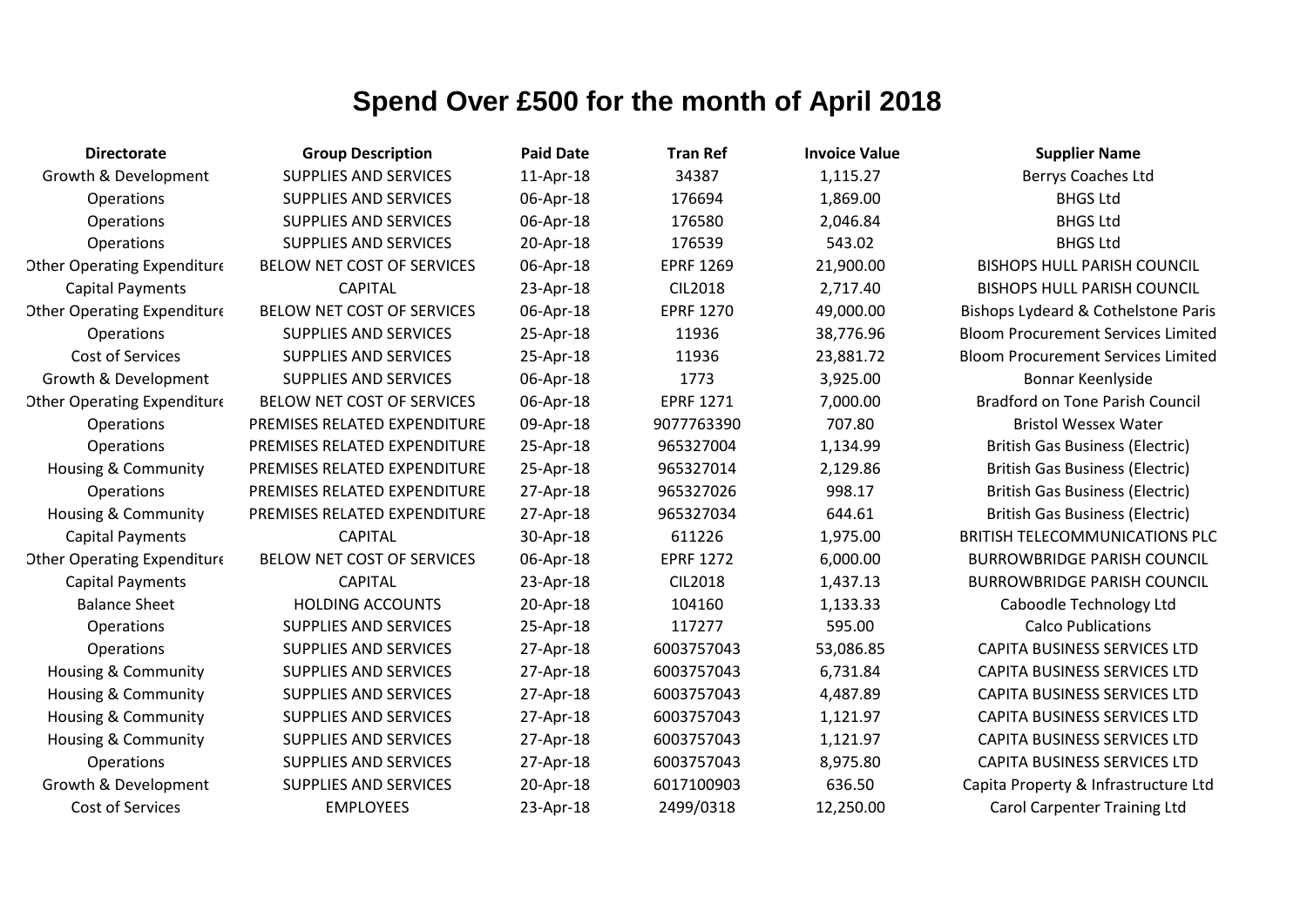| <b>Directorate</b>                 | <b>Group Description</b>     | <b>Paid Date</b> | <b>Tran Ref</b>  | <b>Invoice Value</b> | <b>Supplier Name</b>                |
|------------------------------------|------------------------------|------------------|------------------|----------------------|-------------------------------------|
| <b>Balance Sheet</b>               | <b>CURRENT ASSETS</b>        | 11-Apr-18        | 9901/01948715    | 582.16               | <b>Ceramic Tile Distributors</b>    |
| Growth & Development               | <b>SUPPLIES AND SERVICES</b> | 09-Apr-18        | 26208            | 4,900.00             | <b>Character Graphics</b>           |
| <b>Other Operating Expenditure</b> | BELOW NET COST OF SERVICES   | 25-Apr-18        | <b>EPRF 1273</b> | 19,401.00            | CHEDDON FITZPAINE PARISH COUNCIL    |
| <b>Capital Payments</b>            | <b>CAPITAL</b>               | 09-Apr-18        | 5958             | 20,111.27            | <b>Chedvale Construction Ltd</b>    |
| <b>Other Operating Expenditure</b> | BELOW NET COST OF SERVICES   | 06-Apr-18        | <b>EPRF 1274</b> | 3,235.00             | <b>CHIPSTABLE PARISH COUNCIL</b>    |
| Housing & Community                | PREMISES RELATED EXPENDITURE | 06-Apr-18        | 057A             | 800.00               | <b>Christopher Rowland</b>          |
| <b>Other Operating Expenditure</b> | BELOW NET COST OF SERVICES   | 06-Apr-18        | <b>EPRF 1275</b> | 9,489.00             | <b>Churchstanton Parish Council</b> |
| <b>Capital Payments</b>            | <b>CAPITAL</b>               | 23-Apr-18        | <b>CIL2018</b>   | 795.88               | <b>Churchstanton Parish Council</b> |
| <b>Housing &amp; Community</b>     | <b>TRANSFER PAYMENTS</b>     | 25-Apr-18        | EPRF1395         | 1,878.00             | <b>Citizens Advice Taunton</b>      |
| <b>Housing &amp; Community</b>     | <b>TRANSFER PAYMENTS</b>     | 25-Apr-18        | <b>EPRF 1396</b> | 6,300.00             | <b>Citizens Advice Taunton</b>      |
| Housing & Community                | <b>TRANSFER PAYMENTS</b>     | 30-Apr-18        | <b>EPRF 1402</b> | 75,432.00            | <b>Citizens Advice Taunton</b>      |
| <b>Balance Sheet</b>               | <b>CURRENT ASSETS</b>        | 06-Apr-18        | TAU/175857       | 578.00               | <b>City Electrical Factors Ltd</b>  |
| <b>Balance Sheet</b>               | <b>CURRENT ASSETS</b>        | 06-Apr-18        | TAU/176217       | 2,520.88             | <b>City Electrical Factors Ltd</b>  |
| <b>Balance Sheet</b>               | <b>CURRENT ASSETS</b>        | 16-Apr-18        | TAU/176659       | 1,917.82             | <b>City Electrical Factors Ltd</b>  |
| <b>Balance Sheet</b>               | <b>CURRENT ASSETS</b>        | 23-Apr-18        | TAU/176791       | 720.87               | <b>City Electrical Factors Ltd</b>  |
| <b>Balance Sheet</b>               | <b>CURRENT ASSETS</b>        | 25-Apr-18        | TAU/177231       | 2,057.99             | <b>City Electrical Factors Ltd</b>  |
| <b>Balance Sheet</b>               | <b>CURRENT ASSETS</b>        | 25-Apr-18        | TAU/177173       | 1,258.74             | <b>City Electrical Factors Ltd</b>  |
| Growth & Development               | <b>SUPPLIES AND SERVICES</b> | 11-Apr-18        | 28318            | 2,500.00             | <b>CLARK LANDSCAPE DESIGN</b>       |
| Growth & Development               | <b>SUPPLIES AND SERVICES</b> | 20-Apr-18        | 1383V            | 1,910.19             | Coast Communications & Mktg Ltd     |
| Operations                         | <b>INCOME</b>                | 09-Apr-18        | <b>EPRF 1307</b> | 11,747.50            | <b>College Way Surgery</b>          |
| <b>Other Operating Expenditure</b> | BELOW NET COST OF SERVICES   | 06-Apr-18        | <b>EPRF 1276</b> | 4,000.00             | <b>Combe Florey Parish Council</b>  |
| <b>Other Operating Expenditure</b> | BELOW NET COST OF SERVICES   | 06-Apr-18        | <b>EPRF 1277</b> | 23,896.00            | <b>Comeytrowe Parish Council</b>    |
| <b>Capital Payments</b>            | <b>CAPITAL</b>               | 23-Apr-18        | <b>CIL2018</b>   | 5,257.89             | <b>Comeytrowe Parish Council</b>    |
| Housing & Community                | <b>TRANSFER PAYMENTS</b>     | 13-Apr-18        | <b>EPRF 1325</b> | 2,700.00             | <b>COMPASS DISABILITY SERVICES</b>  |
| <b>Capital Payments</b>            | <b>CAPITAL</b>               | 20-Apr-18        | 157494           | 943.00               | <b>COOMBER SECURITY SYSTEMS LTD</b> |
| <b>Other Operating Expenditure</b> | BELOW NET COST OF SERVICES   | 06-Apr-18        | <b>EPRF 1278</b> | 3,000.00             | <b>CORFE PARISH COUNCIL</b>         |
| <b>Operations</b>                  | PREMISES RELATED EXPENDITURE | 18-Apr-18        | 12963120         | 2,206.97             | <b>CORONA ENERGY RETAIL 4 LTD</b>   |
| Operations                         | PREMISES RELATED EXPENDITURE | 18-Apr-18        | 12963109         | 3,520.25             | <b>CORONA ENERGY RETAIL 4 LTD</b>   |
| Housing & Community                | PREMISES RELATED EXPENDITURE | 18-Apr-18        | 12943080         | 824.90               | <b>CORONA ENERGY RETAIL 4 LTD</b>   |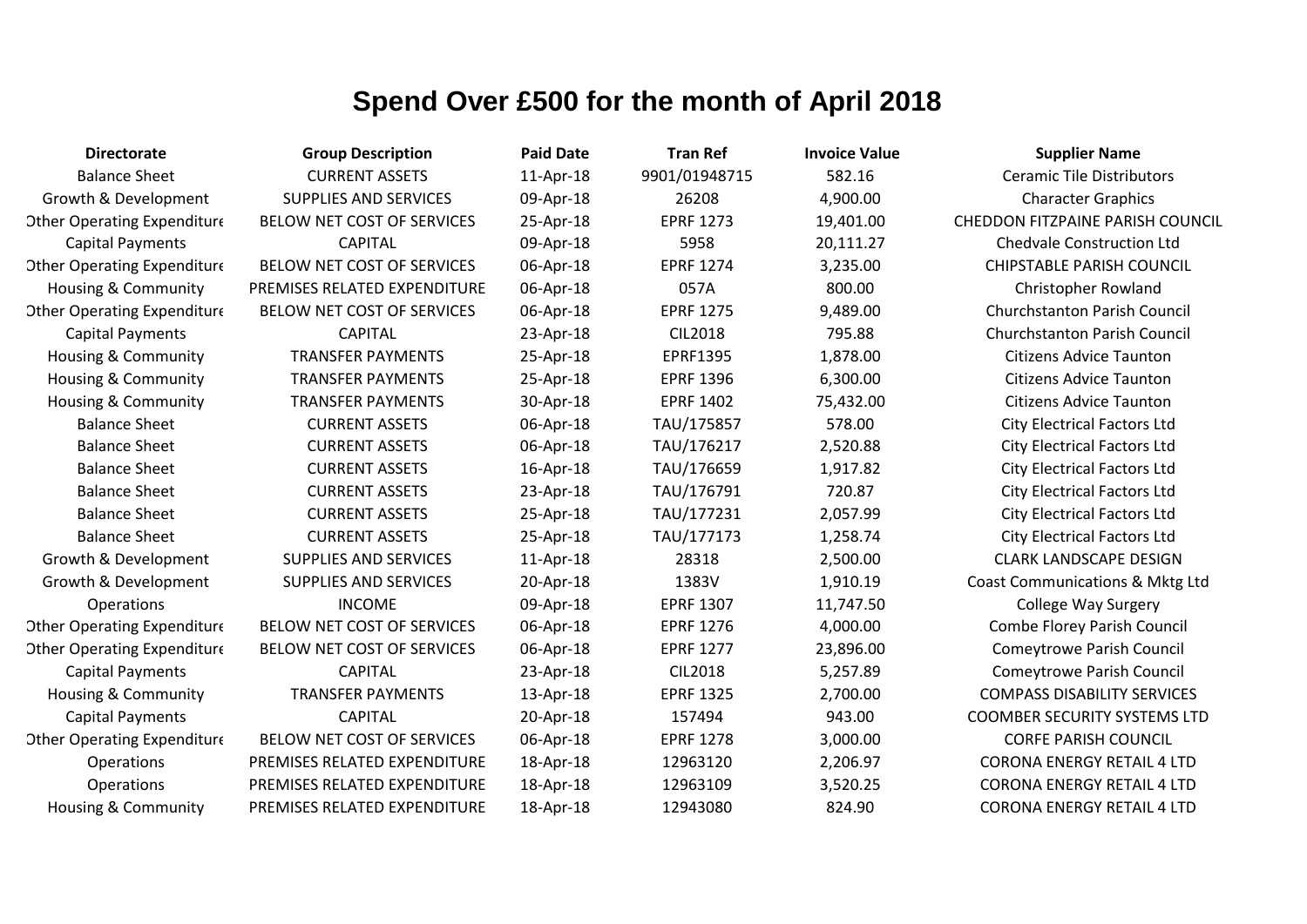| <b>Directorate</b>                 | <b>Group Description</b>     | <b>Paid Date</b> | <b>Tran Ref</b>  | <b>Invoice Value</b> | <b>Supplier Name</b>                    |
|------------------------------------|------------------------------|------------------|------------------|----------------------|-----------------------------------------|
| Housing & Community                | PREMISES RELATED EXPENDITURE | 18-Apr-18        | 12943437         | 673.89               | <b>CORONA ENERGY RETAIL 4 LTD</b>       |
| Housing & Community                | PREMISES RELATED EXPENDITURE | 18-Apr-18        | 12943802         | 791.48               | <b>CORONA ENERGY RETAIL 4 LTD</b>       |
| Housing & Community                | PREMISES RELATED EXPENDITURE | 18-Apr-18        | 12944250         | 848.60               | <b>CORONA ENERGY RETAIL 4 LTD</b>       |
| Housing & Community                | PREMISES RELATED EXPENDITURE | 18-Apr-18        | 12963115         | 811.23               | <b>CORONA ENERGY RETAIL 4 LTD</b>       |
| Housing & Community                | PREMISES RELATED EXPENDITURE | 18-Apr-18        | 12944949         | 771.72               | <b>CORONA ENERGY RETAIL 4 LTD</b>       |
| <b>Other Operating Expenditure</b> | BELOW NET COST OF SERVICES   | 06-Apr-18        | <b>EPRF 1279</b> | 23,600.00            | Cotford St Luke Parish Council          |
| Operations                         | <b>SUPPLIES AND SERVICES</b> | 27-Apr-18        | 2412             | 4,948.95             | Countryside Fencing (Somerset) Ltd      |
| <b>Housing &amp; Community</b>     | PREMISES RELATED EXPENDITURE | 30-Apr-18        | 2359             | 675.00               | <b>COURTSHIP LTD</b>                    |
| Housing & Community                | PREMISES RELATED EXPENDITURE | 30-Apr-18        | 2359             | $-75.00$             | <b>COURTSHIP LTD</b>                    |
| <b>Housing &amp; Community</b>     | PREMISES RELATED EXPENDITURE | 30-Apr-18        | 2359             | 75.00                | <b>COURTSHIP LTD</b>                    |
| <b>Other Operating Expenditure</b> | BELOW NET COST OF SERVICES   | 06-Apr-18        | <b>EPRF 1280</b> | 49,737.90            | <b>Creech St Michael Parish Council</b> |
| <b>Capital Payments</b>            | <b>CAPITAL</b>               | 06-Apr-18        | <b>EPRF 1253</b> | 728.00               | Creech St Michael Village Hall          |
| <b>Capital Payments</b>            | <b>CAPITAL</b>               | 23-Apr-18        | <b>EPRF 1390</b> | 17,352.59            | Creech St Michael Village Hall          |
| <b>Balance Sheet</b>               | <b>CURRENT ASSETS</b>        | 20-Apr-18        | 8201760583       | 578.73               | <b>Crown Paints LTD</b>                 |
| Cost of Services                   | SUPPLIES AND SERVICES        | 23-Apr-18        | TDBC010          | 250.65               | <b>CS Solutions Ltd</b>                 |
| Cost of Services                   | <b>SUPPLIES AND SERVICES</b> | 23-Apr-18        | <b>TDBC010</b>   | 2,749.35             | <b>CS Solutions Ltd</b>                 |
| Housing & Community                | PREMISES RELATED EXPENDITURE | 09-Apr-18        | 3110             | 685.00               | DALE NIXON T/A TAUNTON FENCING COM      |
| <b>Housing &amp; Community</b>     | PREMISES RELATED EXPENDITURE | 09-Apr-18        | 3111             | 2,370.00             | DALE NIXON T/A TAUNTON FENCING COM      |
| Housing & Community                | PREMISES RELATED EXPENDITURE | 09-Apr-18        | 3111             | $-1,000.00$          | DALE NIXON T/A TAUNTON FENCING COM      |
| <b>Housing &amp; Community</b>     | PREMISES RELATED EXPENDITURE | 09-Apr-18        | 3111             | 1,000.00             | DALE NIXON T/A TAUNTON FENCING COM      |
| <b>Housing &amp; Community</b>     | PREMISES RELATED EXPENDITURE | 09-Apr-18        | 3109             | 1,750.00             | DALE NIXON T/A TAUNTON FENCING COM      |
| <b>Housing &amp; Community</b>     | PREMISES RELATED EXPENDITURE | 09-Apr-18        | 3109             | $-750.00$            | DALE NIXON T/A TAUNTON FENCING COM      |
| <b>Housing &amp; Community</b>     | PREMISES RELATED EXPENDITURE | 09-Apr-18        | 3109             | 750.00               | DALE NIXON T/A TAUNTON FENCING COM      |
| Housing & Community                | PREMISES RELATED EXPENDITURE | 18-Apr-18        | 3112             | 576.00               | DALE NIXON T/A TAUNTON FENCING COM      |
| Housing & Community                | PREMISES RELATED EXPENDITURE | 27-Apr-18        | 3115             | 320.00               | DALE NIXON T/A TAUNTON FENCING COM      |
| Housing & Community                | PREMISES RELATED EXPENDITURE | 27-Apr-18        | 3115             | 192.00               | DALE NIXON T/A TAUNTON FENCING COM      |
| Housing & Community                | <b>EMPLOYEES</b>             | 09-Apr-18        | 477727           | 1,800.00             | Deverell Smith Limited                  |
| <b>Housing &amp; Community</b>     | <b>EMPLOYEES</b>             | 16-Apr-18        | 477785           | 1,620.00             | Deverell Smith Limited                  |
| <b>Balance Sheet</b>               | <b>CURRENT ASSETS</b>        | 06-Apr-18        | 1803/44380       | 711.72               | DEVONDALE ELECTRICAL DISTRIBUTORS L     |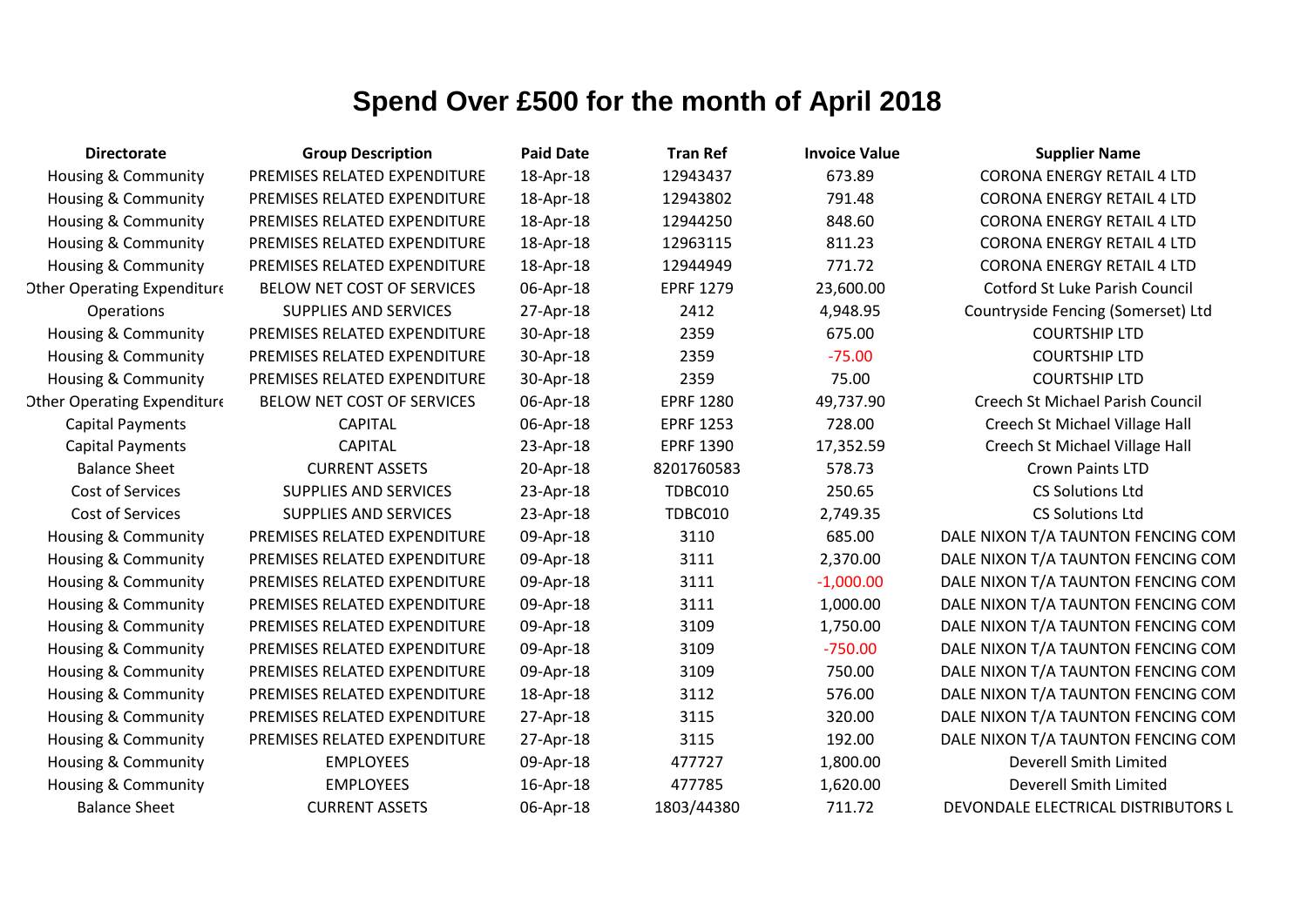| <b>Directorate</b>                 | <b>Group Description</b>     | <b>Paid Date</b> | <b>Tran Ref</b>  | <b>Invoice Value</b> | <b>Supplier Name</b>                   |
|------------------------------------|------------------------------|------------------|------------------|----------------------|----------------------------------------|
| <b>Balance Sheet</b>               | <b>CURRENT ASSETS</b>        | 20-Apr-18        | 1803/48775       | 664.71               | DEVONDALE ELECTRICAL DISTRIBUTORS L    |
| Growth & Development               | <b>INCOME</b>                | 16-Apr-18        | 841992           | 736.80               | <b>Dillington Advertising</b>          |
| <b>Other Operating Expenditure</b> | BELOW NET COST OF SERVICES   | 06-Apr-18        | <b>EPRF 1281</b> | 1,300.00             | <b>Durston Parish Meeting</b>          |
| Housing & Community                | <b>SUPPLIES AND SERVICES</b> | 06-Apr-18        | 845918           | 3,000.00             | East Cambridgeshire District Counci    |
| Housing & Community                | THIRD PARTY PAYMENTS         | 18-Apr-18        | 3299             | 2,260.00             | East Meets South West Limited          |
| Housing & Community                | THIRD PARTY PAYMENTS         | 18-Apr-18        | 3298             | 27,440.00            | <b>East Meets South West Limited</b>   |
| Housing & Community                | PREMISES RELATED EXPENDITURE | 20-Apr-18        | 216              | 5,240.00             | EBB 'n' Flo Drainage                   |
| <b>Operations</b>                  | <b>EMPLOYEES</b>             | 11-Apr-18        | IN170497810      | 4,669.97             | Edenred (UK Group) Ltd                 |
| Operations                         | <b>EMPLOYEES</b>             | 11-Apr-18        | IN170497810      | 9.34                 | Edenred (UK Group) Ltd                 |
| Operations                         | PREMISES RELATED EXPENDITURE | 18-Apr-18        | 4074174          | 1,106.37             | <b>EDF Energy</b>                      |
| Operations                         | PREMISES RELATED EXPENDITURE | 18-Apr-18        | 4074535          | 3,363.48             | <b>EDF Energy</b>                      |
| <b>Housing &amp; Community</b>     | <b>SUPPLIES AND SERVICES</b> | 18-Apr-18        | 106688           | 9,514.91             | Edward Nash LLP t/a Nash Partnership   |
| Operations                         | <b>SUPPLIES AND SERVICES</b> | 30-Apr-18        | 20784678 79 80   | 992.10               | <b>Elavon Merchant Services</b>        |
| Operations                         | <b>SUPPLIES AND SERVICES</b> | 30-Apr-18        | 20784678 79 80   | 37.79                | <b>Elavon Merchant Services</b>        |
| Operations                         | <b>SUPPLIES AND SERVICES</b> | 30-Apr-18        | 20784678 79 80   | 19.75                | <b>Elavon Merchant Services</b>        |
| Operations                         | <b>SUPPLIES AND SERVICES</b> | 30-Apr-18        | 20784678 79 80   | 3,628.28             | <b>Elavon Merchant Services</b>        |
| Housing & Community                | <b>SUPPLIES AND SERVICES</b> | 30-Apr-18        | 20784678 79 80   | 1,346.56             | <b>Elavon Merchant Services</b>        |
| <b>Corporate Management</b>        | <b>SUPPLIES AND SERVICES</b> | 25-Apr-18        | ERS1704095       | 923.15               | <b>ELECTORAL REFORM SERVICES</b>       |
| <b>Balance Sheet</b>               | <b>CURRENT ASSETS</b>        | 11-Apr-18        | 808-409812       | 527.94               | <b>Electric Center</b>                 |
| Housing & Community                | PREMISES RELATED EXPENDITURE | 06-Apr-18        | 808 - 409900     | 1,791.00             | <b>Electric Center</b>                 |
| Housing & Community                | PREMISES RELATED EXPENDITURE | 13-Apr-18        | 808 - 410166     | 528.41               | <b>Electric Center</b>                 |
| <b>Balance Sheet</b>               | <b>CURRENT ASSETS</b>        | 18-Apr-18        | 808-410262       | 607.42               | <b>Electric Center</b>                 |
| Housing & Community                | <b>TRANSFER PAYMENTS</b>     | 13-Apr-18        | <b>EPRF 1322</b> | 22,500.00            | Engage - The West Somerset Voluntar    |
| <b>Capital Payments</b>            | <b>CAPITAL</b>               | 06-Apr-18        | CSCT001141-012   | 107,557.33           | <b>ENGIE Regeneration (Apollo) Ltd</b> |
| <b>Capital Payments</b>            | <b>CAPITAL</b>               | 18-Apr-18        | CSCT001571-001   | 50,238.75            | <b>ENGIE Regeneration (Apollo) Ltd</b> |
| Growth & Development               | <b>SUPPLIES AND SERVICES</b> | 11-Apr-18        | 2040778          | 92,739.00            | <b>Environment Agency</b>              |
| <b>Capital Payments</b>            | <b>CAPITAL</b>               | 18-Apr-18        | IT16642          | 1,034.25             | European Asbestos Services Ltd         |
| <b>Capital Payments</b>            | <b>CAPITAL</b>               | 18-Apr-18        | IT16669          | 1,034.25             | European Asbestos Services Ltd         |
| Cost of Services                   | <b>SUPPLIES AND SERVICES</b> | 16-Apr-18        | 8291             | 501.30               | <b>Exchange House Business Centre</b>  |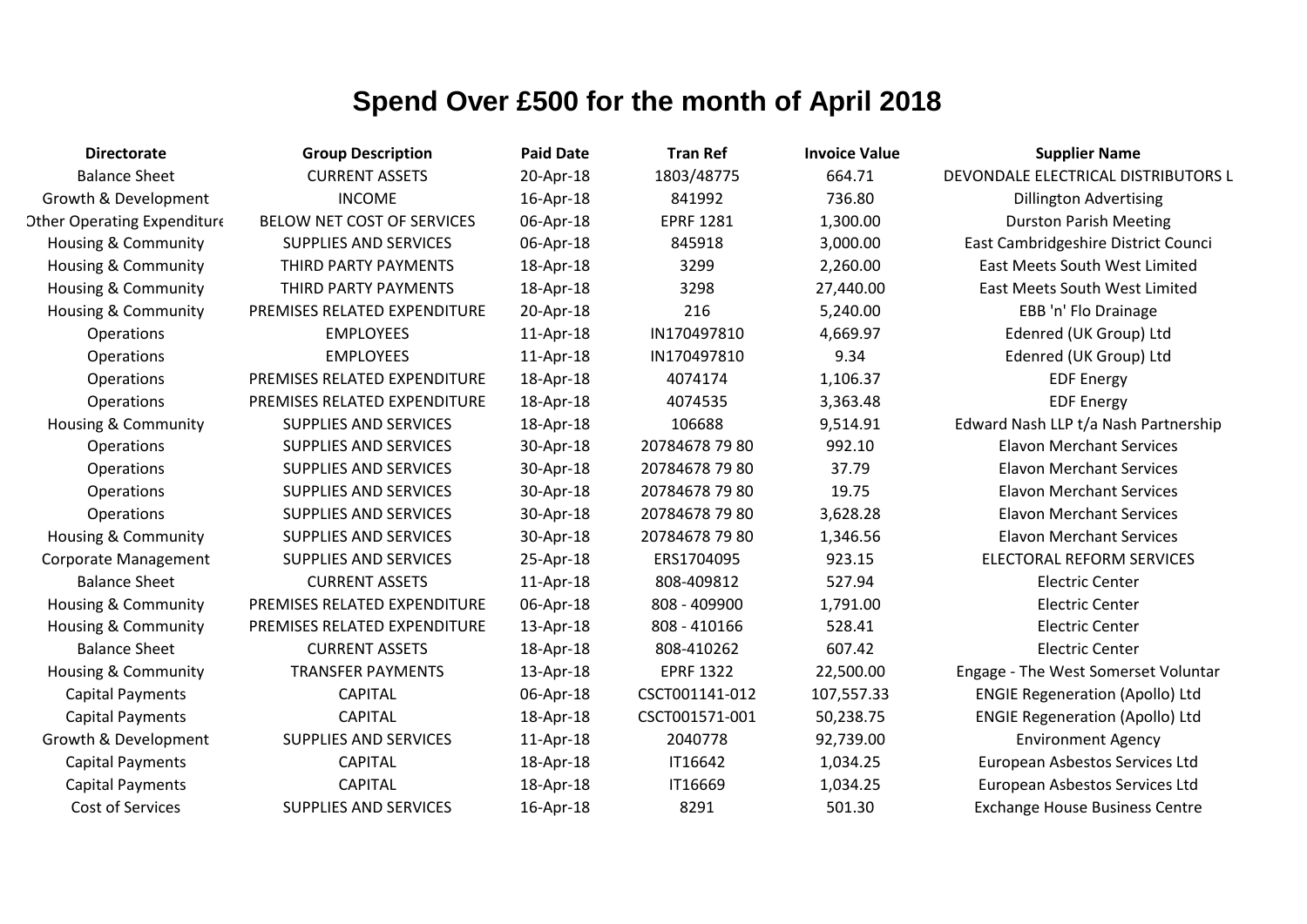| <b>Directorate</b>                 | <b>Group Description</b>      | <b>Paid Date</b> | <b>Tran Ref</b>  | <b>Invoice Value</b> | <b>Supplier Name</b>                   |
|------------------------------------|-------------------------------|------------------|------------------|----------------------|----------------------------------------|
| Cost of Services                   | <b>SUPPLIES AND SERVICES</b>  | 16-Apr-18        | 8291             | 98.70                | <b>Exchange House Business Centre</b>  |
| <b>Operations</b>                  | <b>SUPPLIES AND SERVICES</b>  | 20-Apr-18        | 18101274         | 9,463.00             | Facultatieve Technologies Ltd          |
| <b>Housing &amp; Community</b>     | <b>EMPLOYEES</b>              | 11-Apr-18        | <b>IDT1759</b>   | 720.00               | <b>First Business Management</b>       |
| <b>Other Operating Expenditure</b> | BELOW NET COST OF SERVICES    | 06-Apr-18        | <b>EPRF 1282</b> | 4,706.00             | <b>Fitzhead Parish Council</b>         |
| <b>Operations</b>                  | TRANSPORT RELATED EXPENDITURE | 30-Apr-18        | 177298           | 6,965.05             | Fleet Solutions from BT                |
| Growth & Development               | <b>SUPPLIES AND SERVICES</b>  | 23-Apr-18        | 567-05           | 2,000.00             | <b>Foster Wilson Architects</b>        |
| <b>Housing &amp; Community</b>     | THIRD PARTY PAYMENTS          | 16-Apr-18        | <b>EPRF 1162</b> | 3,600.00             | Fox & Sons                             |
| Housing & Community                | THIRD PARTY PAYMENTS          | 06-Apr-18        | <b>EPRF 1254</b> | 1,710.00             | Fox & Sons                             |
| <b>Housing &amp; Community</b>     | THIRD PARTY PAYMENTS          | 25-Apr-18        | <b>EPRF 1397</b> | 725.00               | Fox & Sons                             |
| <b>Housing &amp; Community</b>     | THIRD PARTY PAYMENTS          | 25-Apr-18        | <b>EPRF 1399</b> | 825.00               | Fox & Sons                             |
| Housing & Community                | <b>TRANSFER PAYMENTS</b>      | 13-Apr-18        | <b>EPRF 1265</b> | 1,200.00             | Fuse Performance Ltd                   |
| <b>Housing &amp; Community</b>     | <b>TRANSFER PAYMENTS</b>      | 06-Apr-18        | <b>EPRF 1266</b> | 4,800.00             | Fuse Performance Ltd                   |
| <b>Housing &amp; Community</b>     | PREMISES RELATED EXPENDITURE  | 18-Apr-18        | 1013546          | 575.00               | G & L Consultancy Ltd                  |
| <b>Operations</b>                  | <b>SUPPLIES AND SERVICES</b>  | 09-Apr-18        | GA1404503        | 1,455.81             | <b>Gamma Business Communications</b>   |
| Operations                         | <b>SUPPLIES AND SERVICES</b>  | 09-Apr-18        | GA1394088        | 1,238.11             | <b>Gamma Business Communications</b>   |
| <b>Operations</b>                  | <b>SUPPLIES AND SERVICES</b>  | 23-Apr-18        | GA1409677        | 1,434.75             | <b>Gamma Business Communications</b>   |
| Housing & Community                | PREMISES RELATED EXPENDITURE  | 18-Apr-18        | 6021161          | 560.82               | <b>GAZPROM MARKETING &amp; TRADING</b> |
| Growth & Development               | <b>SUPPLIES AND SERVICES</b>  | 09-Apr-18        | 314              | 3,862.50             | Giles Adams                            |
| Growth & Development               | <b>SUPPLIES AND SERVICES</b>  | 09-Apr-18        | 314              | 500.00               | Giles Adams                            |
| Operations                         | THIRD PARTY PAYMENTS          | 25-Apr-18        | SI-061299        | 70,250.00            | <b>GLL (Trading) Limited</b>           |
| <b>Housing &amp; Community</b>     | <b>SUPPLIES AND SERVICES</b>  | 06-Apr-18        | L2061            | 4,817.50             | <b>Haldons Ltd</b>                     |
| <b>Other Operating Expenditure</b> | BELOW NET COST OF SERVICES    | 06-Apr-18        | <b>EPRF 1283</b> | 2,600.00             | <b>Halse Parish Council</b>            |
| <b>Other Operating Expenditure</b> | BELOW NET COST OF SERVICES    | 11-Apr-18        | <b>EPRF 1312</b> | 6,500.00             | Hatch Beauchamp Parish Council         |
| <b>Operations</b>                  | <b>SUPPLIES AND SERVICES</b>  | 18-Apr-18        | 514149           | 10,709.07            | HighSpeed Office Limited               |
| Growth & Development               | <b>SUPPLIES AND SERVICES</b>  | 20-Apr-18        | 11653            | 1,875.00             | Horwath HTL Ltd                        |
| Growth & Development               | <b>SUPPLIES AND SERVICES</b>  | 20-Apr-18        | 11653            | 470.10               | Horwath HTL Ltd                        |
| Growth & Development               | <b>SUPPLIES AND SERVICES</b>  | 20-Apr-18        | 11657            | 4,000.00             | Horwath HTL Ltd                        |
| <b>Capital Payments</b>            | <b>CAPITAL</b>                | 13-Apr-18        | 155294           | 17,139.00            | <b>HOWARDS CITROEN</b>                 |
| <b>Capital Payments</b>            | <b>CAPITAL</b>                | 13-Apr-18        | 155294           | 295.00               | <b>HOWARDS CITROEN</b>                 |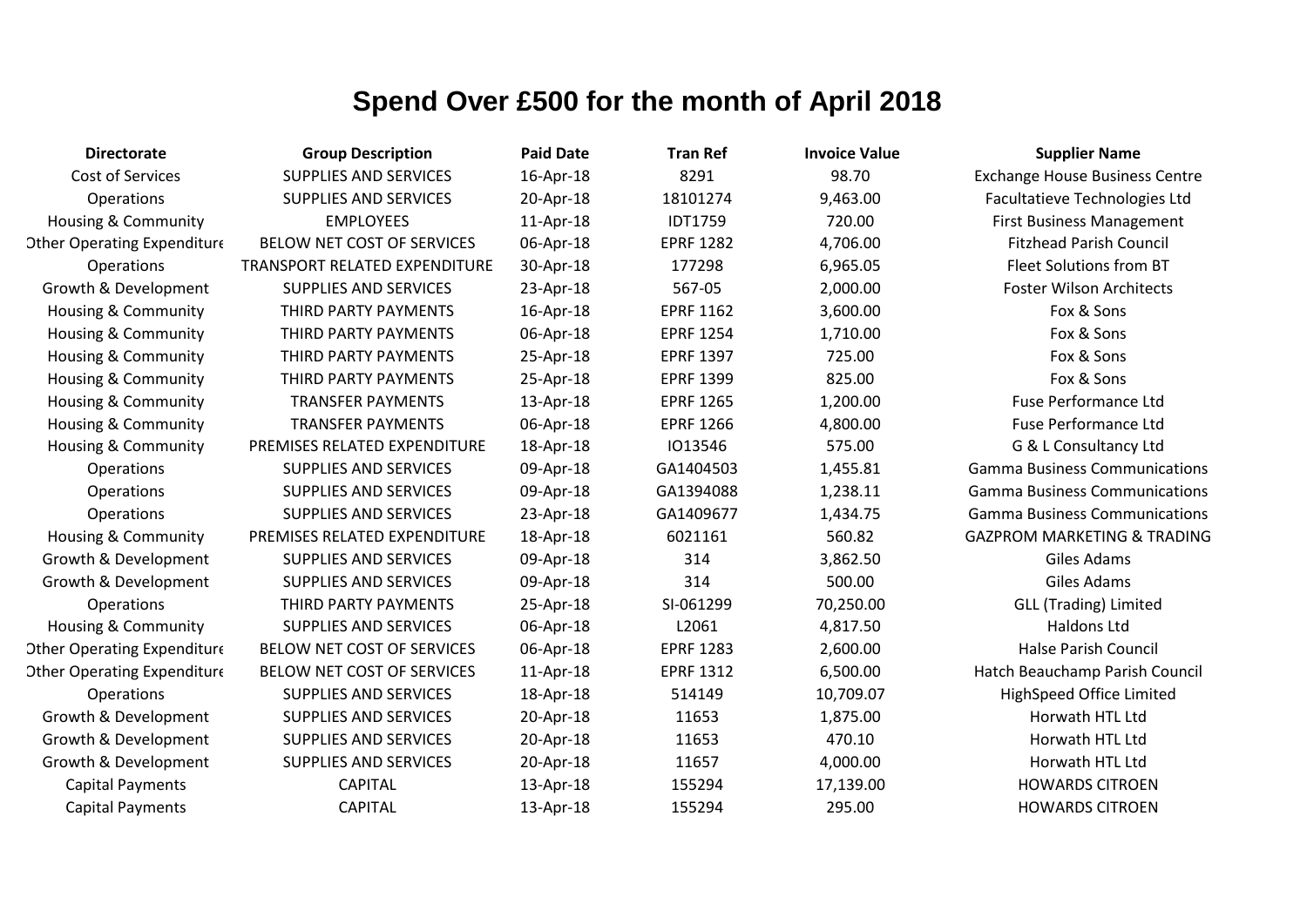| <b>Directorate</b>             | <b>Group Description</b>     | <b>Paid Date</b> | <b>Tran Ref</b> | <b>Invoice Value</b> | <b>Supplier Name</b>             |
|--------------------------------|------------------------------|------------------|-----------------|----------------------|----------------------------------|
| <b>Capital Payments</b>        | <b>CAPITAL</b>               | 13-Apr-18        | 156229          | 19,166.00            | <b>HOWARDS CITROEN</b>           |
| <b>Capital Payments</b>        | <b>CAPITAL</b>               | 13-Apr-18        | 156229          | 295.00               | <b>HOWARDS CITROEN</b>           |
| <b>Capital Payments</b>        | <b>CAPITAL</b>               | 13-Apr-18        | 156230          | 19,166.00            | <b>HOWARDS CITROEN</b>           |
| <b>Capital Payments</b>        | <b>CAPITAL</b>               | 13-Apr-18        | 156230          | 295.00               | <b>HOWARDS CITROEN</b>           |
| <b>Capital Payments</b>        | <b>CAPITAL</b>               | 13-Apr-18        | 156231          | 19,166.00            | <b>HOWARDS CITROEN</b>           |
| <b>Capital Payments</b>        | <b>CAPITAL</b>               | 13-Apr-18        | 156231          | 295.00               | <b>HOWARDS CITROEN</b>           |
| <b>Capital Payments</b>        | <b>CAPITAL</b>               | 13-Apr-18        | 155296          | 17,139.00            | <b>HOWARDS CITROEN</b>           |
| <b>Capital Payments</b>        | <b>CAPITAL</b>               | 13-Apr-18        | 155296          | 295.00               | <b>HOWARDS CITROEN</b>           |
| <b>Housing &amp; Community</b> | PREMISES RELATED EXPENDITURE | 06-Apr-18        | 994/0141796     | 900.74               | Howdens Joinery                  |
| <b>Housing &amp; Community</b> | PREMISES RELATED EXPENDITURE | 16-Apr-18        | 994/0142546     | 908.94               | Howdens Joinery                  |
| Housing & Community            | PREMISES RELATED EXPENDITURE | 16-Apr-18        | 994/0142545     | 835.41               | Howdens Joinery                  |
| <b>Housing &amp; Community</b> | PREMISES RELATED EXPENDITURE | 18-Apr-18        | F77/0000766     | 545.59               | Howdens Joinery                  |
| <b>Housing &amp; Community</b> | PREMISES RELATED EXPENDITURE | 20-Apr-18        | 994/0142727     | 831.18               | Howdens Joinery                  |
| <b>Housing &amp; Community</b> | PREMISES RELATED EXPENDITURE | 25-Apr-18        | 994/0142918     | 779.00               | Howdens Joinery                  |
| Housing & Community            | <b>SUPPLIES AND SERVICES</b> | 13-Apr-18        | SPINV31616      | 800.00               | <b>HQN Limited</b>               |
| Operations                     | THIRD PARTY PAYMENTS         | 23-Apr-18        | GM757429        | 51,462.58            | Idverde                          |
| <b>Corporate Management</b>    | <b>SUPPLIES AND SERVICES</b> | 18-Apr-18        | 40158117        | 10,450.00            | Improvement & Development Agency |
| <b>Capital Payments</b>        | <b>CAPITAL</b>               | 30-Apr-18        | 942             | 11,953.00            | <b>Inclusive Play</b>            |
| Growth & Development           | <b>SUPPLIES AND SERVICES</b> | 09-Apr-18        | <b>INV0363</b>  | 5,501.00             | Ingham Pinnock Associates Ltd    |
| Operations                     | <b>SUPPLIES AND SERVICES</b> | 18-Apr-18        | XS0000101821448 | 2,607.76             | Inland Revenue (HMRC)            |
| <b>Capital Payments</b>        | <b>CAPITAL</b>               | 13-Apr-18        | 3808635         | 28,154.81            | <b>INSIGHT DIRECT (UK) LTD</b>   |
| <b>Housing &amp; Community</b> | PREMISES RELATED EXPENDITURE | 16-Apr-18        | 166             | 1,155.00             | J C Electrical Services          |
| Housing & Community            | PREMISES RELATED EXPENDITURE | 06-Apr-18        | 101             | 958.00               | J Thomas t/a JT Roofing          |
| Housing & Community            | PREMISES RELATED EXPENDITURE | 06-Apr-18        | 101             | $-693.00$            | J Thomas t/a JT Roofing          |
| <b>Housing &amp; Community</b> | PREMISES RELATED EXPENDITURE | 06-Apr-18        | 101             | 693.00               | J Thomas t/a JT Roofing          |
| Housing & Community            | PREMISES RELATED EXPENDITURE | 18-Apr-18        | 102             | 1,793.00             | J Thomas t/a JT Roofing          |
| Housing & Community            | PREMISES RELATED EXPENDITURE | 18-Apr-18        | 102             | $-1,188.00$          | J Thomas t/a JT Roofing          |
| Housing & Community            | PREMISES RELATED EXPENDITURE | 18-Apr-18        | 102             | 1,188.00             | J Thomas t/a JT Roofing          |
| Housing & Community            | PREMISES RELATED EXPENDITURE | 18-Apr-18        | 103             | 349.00               | J Thomas t/a JT Roofing          |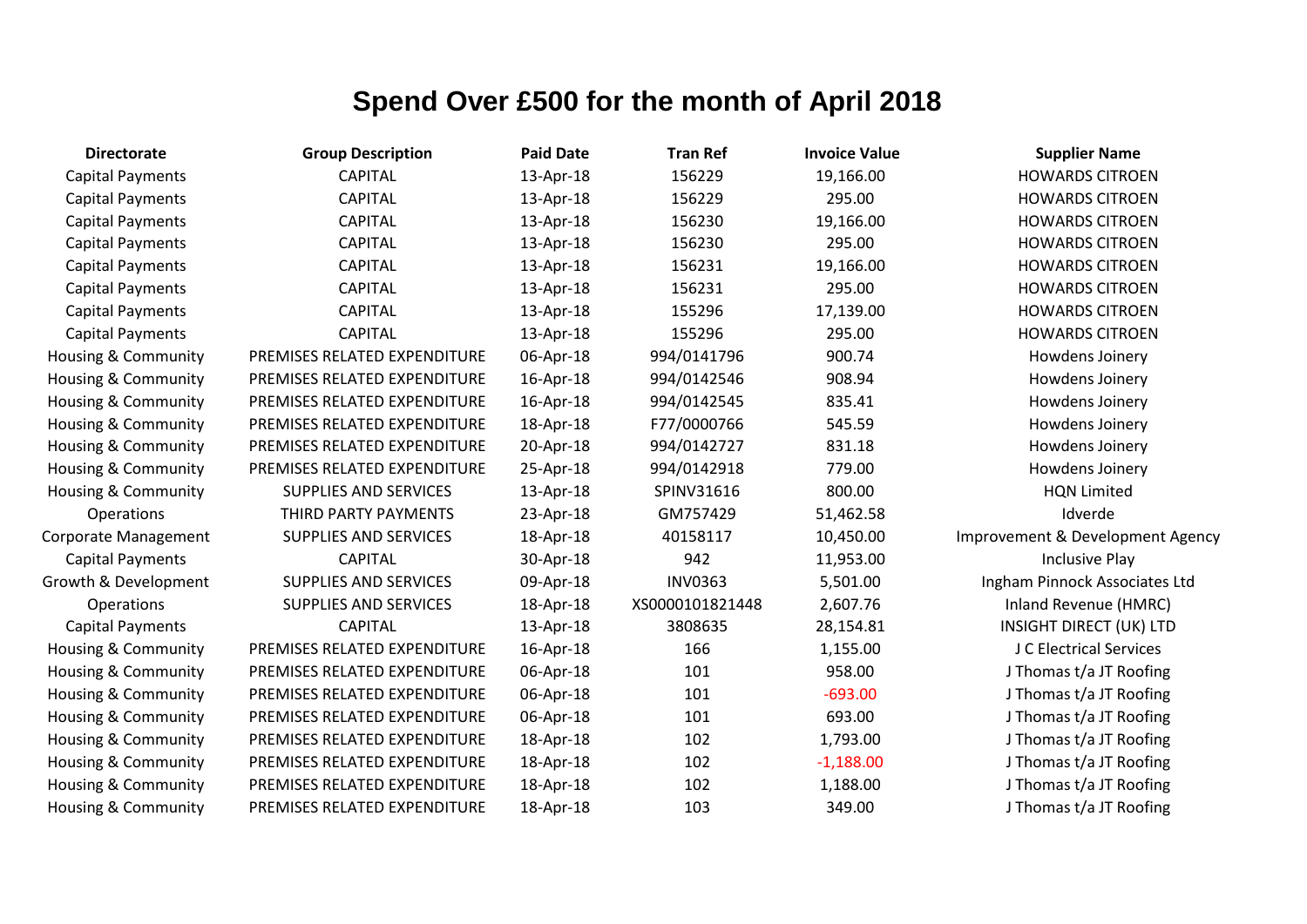| <b>Directorate</b>                 | <b>Group Description</b>      | <b>Paid Date</b> | <b>Tran Ref</b>  | <b>Invoice Value</b> | <b>Supplier Name</b>             |
|------------------------------------|-------------------------------|------------------|------------------|----------------------|----------------------------------|
| <b>Housing &amp; Community</b>     | PREMISES RELATED EXPENDITURE  | 18-Apr-18        | 103              | 660.00               | J Thomas t/a JT Roofing          |
| <b>Housing &amp; Community</b>     | PREMISES RELATED EXPENDITURE  | 18-Apr-18        | 103              | $-924.00$            | J Thomas t/a JT Roofing          |
| Housing & Community                | PREMISES RELATED EXPENDITURE  | 18-Apr-18        | 103              | 924.00               | J Thomas t/a JT Roofing          |
| Operations                         | <b>SUPPLIES AND SERVICES</b>  | 11-Apr-18        | 0710/0134151     | 790.00               | <b>JEWSON LTD</b>                |
| Housing & Community                | <b>SUPPLIES AND SERVICES</b>  | 06-Apr-18        | 10225            | 3,568.93             | Kingcombe Stonbury Ltd           |
| <b>Balance Sheet</b>               | <b>CURRENT ASSETS</b>         | 06-Apr-18        | 231022           | 1,080.00             | Kingfisher Packaging             |
| <b>Other Operating Expenditure</b> | BELOW NET COST OF SERVICES    | 06-Apr-18        | <b>EPRF 1284</b> | 10,274.00            | KINGSTON ST MARY PARISH CNCL     |
| Operations                         | <b>SUPPLIES AND SERVICES</b>  | 20-Apr-18        | 121              | 1,500.00             | L & E Foy                        |
| Housing & Community                | PREMISES RELATED EXPENDITURE  | 18-Apr-18        | 2323             | 550.00               | L J Langabeer                    |
| Housing & Community                | PREMISES RELATED EXPENDITURE  | 13-Apr-18        | 9037891164       | 540.26               | Lafarge Tarmac Trading Ltd       |
| Housing & Community                | <b>SUPPLIES AND SERVICES</b>  | 20-Apr-18        | ARINV/00276929   | 1,700.00             | Lambert Smith Hampton            |
| <b>Other Operating Expenditure</b> | BELOW NET COST OF SERVICES    | 11-Apr-18        | <b>EPRF 1285</b> | 6,000.00             | Langford Budville Parish Council |
| <b>Operations</b>                  | <b>SUPPLIES AND SERVICES</b>  | 20-Apr-18        | 293568           | 9,730.86             | Latcham Direct Ltd               |
| <b>Corporate Management</b>        | <b>SUPPLIES AND SERVICES</b>  | 27-Apr-18        | 293706           | 1,329.88             | Latcham Direct Ltd               |
| <b>Operations</b>                  | <b>SUPPLIES AND SERVICES</b>  | 27-Apr-18        | 104972           | 2,950.00             | LAVAT Consulting Ltd T/A PSTAX   |
| Operations                         | <b>SUPPLIES AND SERVICES</b>  | 23-Apr-18        | INV-012387       | 9,600.00             | Learning Pool Ltd                |
| Cost of Services                   | <b>SUPPLIES AND SERVICES</b>  | 23-Apr-18        | INV-012387       | 400.00               | Learning Pool Ltd                |
| <b>Housing &amp; Community</b>     | TRANSPORT RELATED EXPENDITURE | 11-Apr-18        | MRI6757581       | 1,196.67             | Lex Autolease Ltd                |
| Housing & Community                | TRANSPORT RELATED EXPENDITURE | 11-Apr-18        | MRI6757581       | 302.47               | Lex Autolease Ltd                |
| Operations                         | TRANSPORT RELATED EXPENDITURE | 11-Apr-18        | MRI6757581       | 302.47               | Lex Autolease Ltd                |
| Operations                         | TRANSPORT RELATED EXPENDITURE | 27-Apr-18        | MRI6758072       | 1,112.52             | Lex Autolease Ltd                |
| Operations                         | PREMISES RELATED EXPENDITURE  | 11-Apr-18        | 100100307        | 6,300.00             | Lincs-Cabins Ltd                 |
| Housing & Community                | PREMISES RELATED EXPENDITURE  | 13-Apr-18        | <b>INV-22748</b> | 520.00               | <b>LMS Highways Ltd</b>          |
| <b>Corporate Management</b>        | <b>SUPPLIES AND SERVICES</b>  | 30-Apr-18        | 40158208         | 545.00               | LOCAL GOVERNMENT ASSOCIATION     |
| Cost of Services                   | <b>SUPPLIES AND SERVICES</b>  | 30-Apr-18        | 40158208         | 545.00               | LOCAL GOVERNMENT ASSOCIATION     |
| <b>Balance Sheet</b>               | <b>CURRENT ASSETS</b>         | 23-Apr-18        | IN112477         | 554.05               | Locks, Doors & Window Fittings   |
| <b>Capital Payments</b>            | <b>CAPITAL</b>                | 16-Apr-18        | 2820             | 1,411.89             | Low Carbon Exchange Ltd          |
| <b>Capital Payments</b>            | <b>CAPITAL</b>                | 16-Apr-18        | 2819             | 204,598.91           | Low Carbon Exchange Ltd          |
| Housing & Community                | PREMISES RELATED EXPENDITURE  | 16-Apr-18        | 2844             | 13,811.06            | Low Carbon Exchange Ltd          |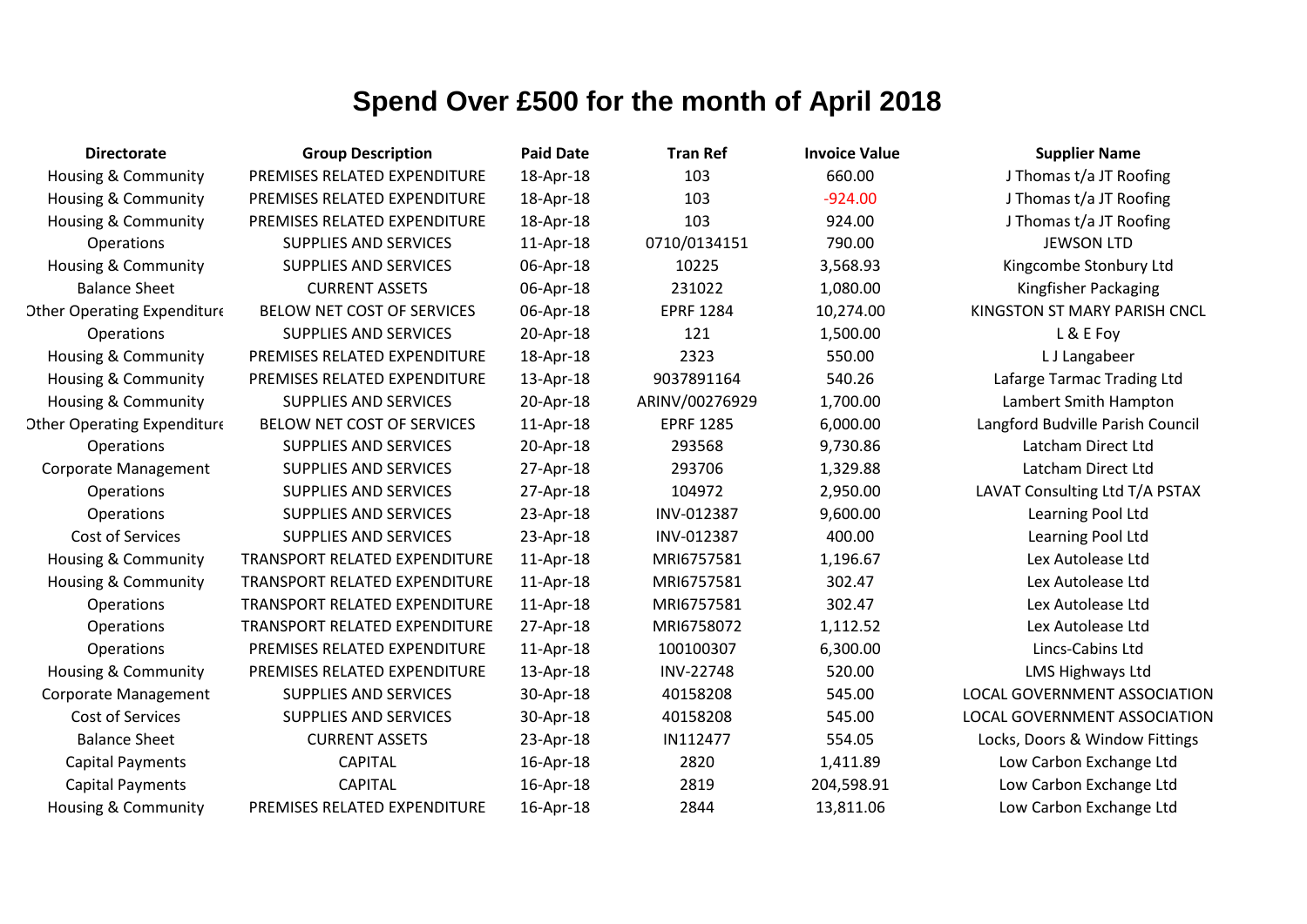| <b>Directorate</b>                 | <b>Group Description</b>     | <b>Paid Date</b> | <b>Tran Ref</b>  | <b>Invoice Value</b> | <b>Supplier Name</b>                       |
|------------------------------------|------------------------------|------------------|------------------|----------------------|--------------------------------------------|
| Housing & Community                | PREMISES RELATED EXPENDITURE | 16-Apr-18        | 2844             | 2,418.00             | Low Carbon Exchange Ltd                    |
| <b>Housing &amp; Community</b>     | <b>SUPPLIES AND SERVICES</b> | 16-Apr-18        | SIN00053224/A    | 940.00               | Low Carbon Exchange Ltd                    |
| <b>Housing &amp; Community</b>     | PREMISES RELATED EXPENDITURE | 25-Apr-18        | 2866             | 44,176.71            | Low Carbon Exchange Ltd                    |
| Housing & Community                | PREMISES RELATED EXPENDITURE | 25-Apr-18        | 2866             | 16,883.50            | Low Carbon Exchange Ltd                    |
| <b>Capital Payments</b>            | <b>CAPITAL</b>               | 11-Apr-18        | 411              | 3,535.00             | Low Carbon Expert Ltd                      |
| Operations                         | <b>SUPPLIES AND SERVICES</b> | 11-Apr-18        | TDC01/003        | 7,482.00             | <b>Lutra Consulting</b>                    |
| <b>Other Operating Expenditure</b> | BELOW NET COST OF SERVICES   | 06-Apr-18        | <b>EPRF 1286</b> | 4,102.52             | Lydeard St Lawrence/Tolland Parish Counc   |
| <b>Housing &amp; Community</b>     | <b>SUPPLIES AND SERVICES</b> | 13-Apr-18        | 20275            | 575.00               | M B H Industrial Services Ltd              |
| Housing & Community                | PREMISES RELATED EXPENDITURE | 30-Apr-18        | 20305            | 1,450.00             | M B H Industrial Services Ltd              |
| <b>Capital Payments</b>            | <b>CAPITAL</b>               | 25-Apr-18        | 24               | 6,681.00             | M B Tree Services                          |
| Housing & Community                | PREMISES RELATED EXPENDITURE | 25-Apr-18        | $\mathbf{1}$     | 9,786.00             | M&I SHIER                                  |
| <b>Capital Payments</b>            | <b>CAPITAL</b>               | 18-Apr-18        | 34709/0318674    | 28,500.00            | Mace Limited                               |
| Housing & Community                | <b>SUPPLIES AND SERVICES</b> | 13-Apr-18        | 30594            | 4,420.06             | Mailadoc Ltd                               |
| Growth & Development               | <b>SUPPLIES AND SERVICES</b> | 23-Apr-18        | 11713            | 6,560.00             | <b>Mann Williams</b>                       |
| Cost of Services                   | <b>SUPPLIES AND SERVICES</b> | 18-Apr-18        | 404              | 5,833.90             | MARTIN JAMES CONSULTANCY LTD               |
| Cost of Services                   | <b>SUPPLIES AND SERVICES</b> | 18-Apr-18        | 407              | 5,378.40             | <b>MARTIN JAMES CONSULTANCY LTD</b>        |
| Operations                         | <b>SUPPLIES AND SERVICES</b> | 18-Apr-18        | SI206492         | 239.02               | <b>MasterCard Payment Gateway Services</b> |
| <b>Operations</b>                  | <b>SUPPLIES AND SERVICES</b> | 18-Apr-18        | SI206492         | 397.49               | <b>MasterCard Payment Gateway Services</b> |
| <b>Operations</b>                  | SUPPLIES AND SERVICES        | 18-Apr-18        | SI206492         | 22.94                | <b>MasterCard Payment Gateway Services</b> |
| <b>Operations</b>                  | <b>SUPPLIES AND SERVICES</b> | 18-Apr-18        | SI206492         | 3.15                 | <b>MasterCard Payment Gateway Services</b> |
| Operations                         | <b>SUPPLIES AND SERVICES</b> | 18-Apr-18        | SI206492         | 262.23               | <b>MasterCard Payment Gateway Services</b> |
| Operations                         | <b>SUPPLIES AND SERVICES</b> | 18-Apr-18        | SI206492         | 20.17                | <b>MasterCard Payment Gateway Services</b> |
| <b>Balance Sheet</b>               | <b>HOLDING ACCOUNTS</b>      | 16-Apr-18        | IN23189          | 20,452.76            | Matrix SCM Ltd                             |
| <b>Balance Sheet</b>               | <b>HOLDING ACCOUNTS</b>      | 11-Apr-18        | IN23275          | 21,068.11            | Matrix SCM Ltd                             |
| <b>Balance Sheet</b>               | <b>HOLDING ACCOUNTS</b>      | 16-Apr-18        | IN23360          | 20,431.38            | Matrix SCM Ltd                             |
| <b>Balance Sheet</b>               | <b>HOLDING ACCOUNTS</b>      | 18-Apr-18        | IN23444          | 18,592.96            | Matrix SCM Ltd                             |
| <b>Corporate Management</b>        | THIRD PARTY PAYMENTS         | 06-Apr-18        | 3109714          | 3,347.00             | <b>MENDIP DISTRICT COUNCIL</b>             |
| <b>Corporate Management</b>        | THIRD PARTY PAYMENTS         | 20-Apr-18        | 3109890          | 695.00               | <b>MENDIP DISTRICT COUNCIL</b>             |
| <b>Corporate Management</b>        | THIRD PARTY PAYMENTS         | 25-Apr-18        | 3109944          | 16,742.91            | MENDIP DISTRICT COUNCIL                    |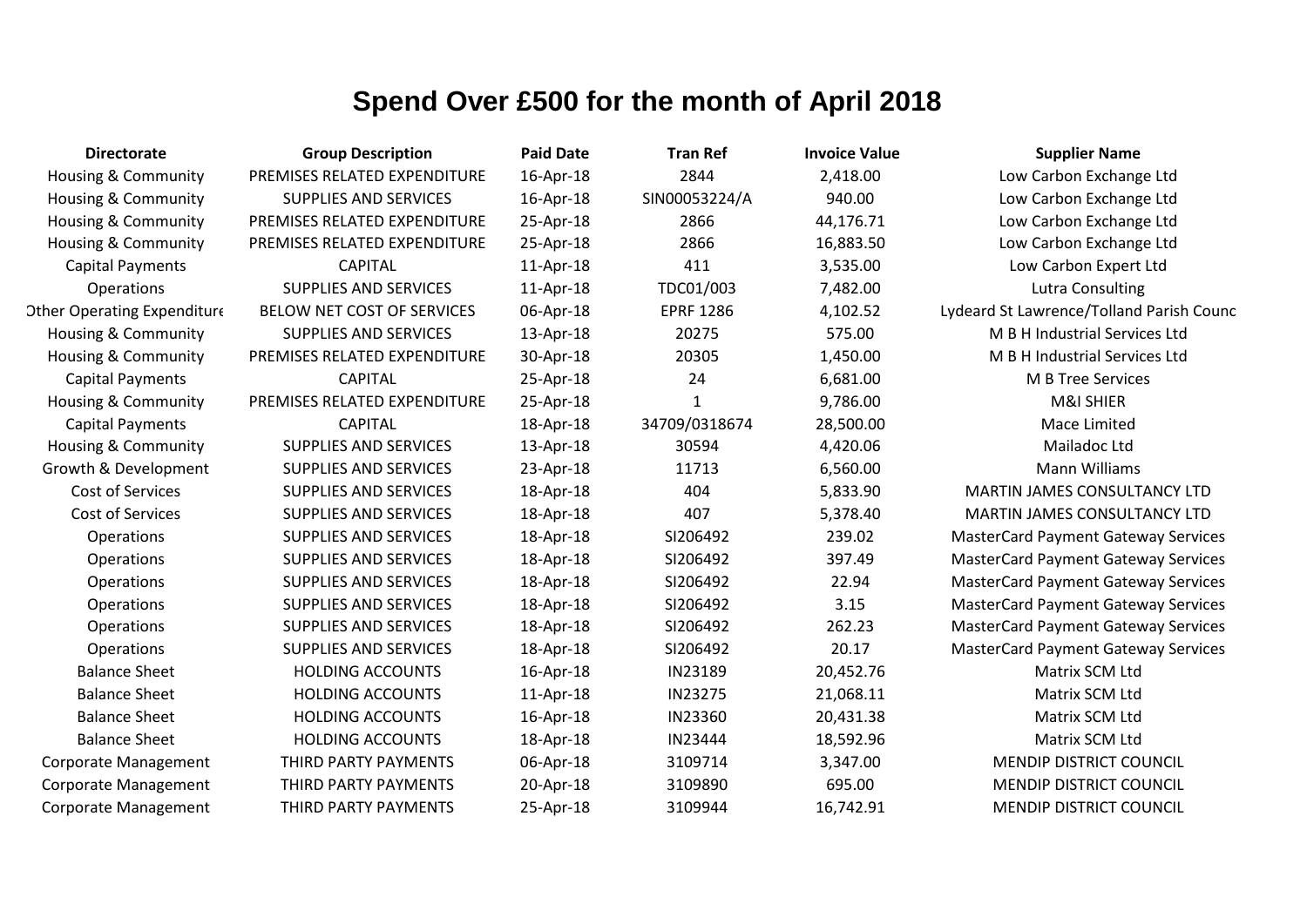| <b>Directorate</b>                 | <b>Group Description</b>     | <b>Paid Date</b> | <b>Tran Ref</b>  | <b>Invoice Value</b> | <b>Supplier Name</b>                    |
|------------------------------------|------------------------------|------------------|------------------|----------------------|-----------------------------------------|
| Operations                         | <b>EMPLOYEES</b>             | 30-Apr-18        | 2075             | 980.00               | <b>Mendip Towing Training</b>           |
| <b>Capital Payments</b>            | <b>CAPITAL</b>               | 16-Apr-18        | IN028455/009     | 901,633.93           | Midas Construction Ltd.                 |
| <b>Other Operating Expenditure</b> | BELOW NET COST OF SERVICES   | 06-Apr-18        | <b>EPRF 1287</b> | 25,000.00            | MILVERTON PARISH COUNCIL                |
| <b>Capital Payments</b>            | <b>CAPITAL</b>               | 09-Apr-18        | IN004488/007     | 126,337.76           | Mi-Space (UK) Ltd                       |
| <b>Capital Payments</b>            | <b>CAPITAL</b>               | 06-Apr-18        | 64105/91585658   | 30,492.68            | MITIE PROPERTY SERVICES (UK) LTD        |
| Housing & Community                | PREMISES RELATED EXPENDITURE | 06-Apr-18        | 64105/91585672   | 25,188.22            | MITIE PROPERTY SERVICES (UK) LTD        |
| <b>Operations</b>                  | SUPPLIES AND SERVICES        | 25-Apr-18        | 52/659180        | 2,045.16             | MITIE Security Ltd                      |
| <b>Capital Payments</b>            | <b>CAPITAL</b>               | 11-Apr-18        | 2CU719804        | 509.60               | Mole Valley Farmers Ltd                 |
| <b>Operations</b>                  | <b>SUPPLIES AND SERVICES</b> | 13-Apr-18        | 8558             | 750.16               | Montaz Engineering Solutions Ltd        |
| Operations                         | <b>SUPPLIES AND SERVICES</b> | 13-Apr-18        | 8559             | 712.95               | <b>Montaz Engineering Solutions Ltd</b> |
| Operations                         | <b>SUPPLIES AND SERVICES</b> | 13-Apr-18        | 8560             | 668.37               | Montaz Engineering Solutions Ltd        |
| Operations                         | <b>SUPPLIES AND SERVICES</b> | 13-Apr-18        | 8562             | 581.37               | Montaz Engineering Solutions Ltd        |
| Operations                         | <b>SUPPLIES AND SERVICES</b> | 13-Apr-18        | 8563             | 717.85               | <b>Montaz Engineering Solutions Ltd</b> |
| <b>Operations</b>                  | <b>SUPPLIES AND SERVICES</b> | 13-Apr-18        | 8565             | 590.03               | Montaz Engineering Solutions Ltd        |
| <b>Operations</b>                  | <b>SUPPLIES AND SERVICES</b> | 13-Apr-18        | 8571             | 601.40               | Montaz Engineering Solutions Ltd        |
| Housing & Community                | PREMISES RELATED EXPENDITURE | 06-Apr-18        | 196              | 765.88               | Mr Keven Pearse                         |
| Housing & Community                | PREMISES RELATED EXPENDITURE | 06-Apr-18        | 198              | 699.22               | Mr Keven Pearse                         |
| Housing & Community                | PREMISES RELATED EXPENDITURE | 18-Apr-18        | 201              | 696.44               | Mr Keven Pearse                         |
| Housing & Community                | PREMISES RELATED EXPENDITURE | 18-Apr-18        | 197              | 755.26               | Mr Keven Pearse                         |
| Housing & Community                | PREMISES RELATED EXPENDITURE | 25-Apr-18        | 203              | 625.27               | Mr Keven Pearse                         |
| Housing & Community                | PREMISES RELATED EXPENDITURE | 25-Apr-18        | 202              | 725.41               | Mr Keven Pearse                         |
| Growth & Development               | SUPPLIES AND SERVICES        | 11-Apr-18        | AREXT/00203039   | 4,424.83             | <b>National Express Ltd</b>             |
| <b>Capital Payments</b>            | <b>CAPITAL</b>               | 13-Apr-18        | 18030055         | 40,961.16            | Nationwide Windows Ltd                  |
| <b>Capital Payments</b>            | <b>CAPITAL</b>               | 23-Apr-18        | 18030283         | 39,188.30            | Nationwide Windows Ltd                  |
| <b>Capital Payments</b>            | <b>CAPITAL</b>               | 18-Apr-18        | 9076             | 2,560.00             | Neil Curtis & Sons Funeral Contractors  |
| <b>Capital Payments</b>            | <b>CAPITAL</b>               | 18-Apr-18        | 9075             | 9,800.00             | Neil Curtis & Sons Funeral Contractors  |
| <b>Capital Payments</b>            | <b>CAPITAL</b>               | 18-Apr-18        | 9077             | 780.00               | Neil Curtis & Sons Funeral Contractors  |
| <b>Capital Payments</b>            | <b>CAPITAL</b>               | 18-Apr-18        | 9077             | 1,980.00             | Neil Curtis & Sons Funeral Contractors  |
| <b>Capital Payments</b>            | <b>CAPITAL</b>               | 23-Apr-18        | 9130             | 2,150.00             | Neil Curtis & Sons Funeral Contractors  |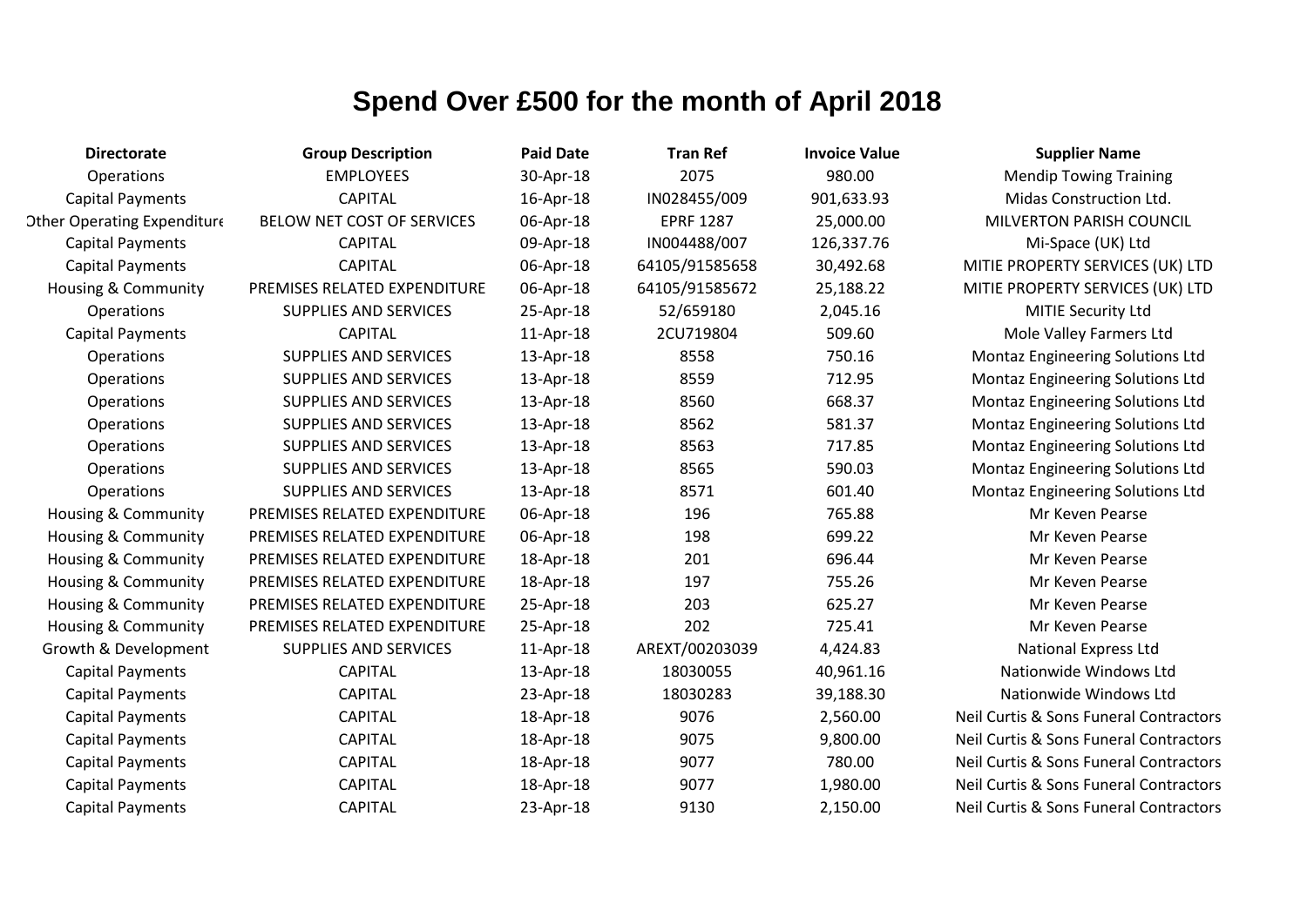| <b>Directorate</b>                 | <b>Group Description</b>     | <b>Paid Date</b> | <b>Tran Ref</b>  | <b>Invoice Value</b> | <b>Supplier Name</b>                   |
|------------------------------------|------------------------------|------------------|------------------|----------------------|----------------------------------------|
| <b>Capital Payments</b>            | <b>CAPITAL</b>               | 23-Apr-18        | 9130             | 900.00               | Neil Curtis & Sons Funeral Contractors |
| <b>Capital Payments</b>            | <b>CAPITAL</b>               | 23-Apr-18        | 9130             | 680.00               | Neil Curtis & Sons Funeral Contractors |
| <b>Other Operating Expenditure</b> | BELOW NET COST OF SERVICES   | 06-Apr-18        | <b>EPRF 1288</b> | 4,580.00             | <b>NEROCHE PARISH COUNCIL</b>          |
| Growth & Development               | <b>SUPPLIES AND SERVICES</b> | 30-Apr-18        | 50110            | 1,005.00             | Newsco Insider Ltd                     |
| Growth & Development               | <b>SUPPLIES AND SERVICES</b> | 18-Apr-18        | 91917            | 713.53               | Norfolk China Ltd                      |
| <b>Other Operating Expenditure</b> | BELOW NET COST OF SERVICES   | 06-Apr-18        | <b>EPRF 1289</b> | 18,000.00            | North Curry Parish Council             |
| Housing & Community                | <b>TRANSFER PAYMENTS</b>     | 11-Apr-18        | <b>EPRF 1323</b> | 12,500.00            | North Taunton Partnership              |
| <b>Housing &amp; Community</b>     | <b>TRANSFER PAYMENTS</b>     | 13-Apr-18        | <b>EPRF 1324</b> | 2,000.00             | North Taunton Partnership              |
| <b>Other Operating Expenditure</b> | BELOW NET COST OF SERVICES   | 06-Apr-18        | <b>EPRF 1290</b> | 31,850.00            | NORTON FITZWARREN PARISH COUNCIL       |
| <b>Other Operating Expenditure</b> | BELOW NET COST OF SERVICES   | 06-Apr-18        | <b>EPRF 1291</b> | 3,400.00             | NYNEHEAD PARISH COUNCIL                |
| <b>Capital Payments</b>            | <b>CAPITAL</b>               | 23-Apr-18        | <b>CIL2018</b>   | 2,726.27             | NYNEHEAD PARISH COUNCIL                |
| Cost of Services                   | <b>SUPPLIES AND SERVICES</b> | 18-Apr-18        | 110418           | 1,044.38             | Oake Manor Golf Club Ltd               |
| Cost of Services                   | SUPPLIES AND SERVICES        | 18-Apr-18        | 110418           | 205.62               | Oake Manor Golf Club Ltd               |
| <b>Housing &amp; Community</b>     | <b>SUPPLIES AND SERVICES</b> | 20-Apr-18        | 100418           | 1,000.00             | Oake Manor Golf Club Ltd               |
| <b>Other Operating Expenditure</b> | BELOW NET COST OF SERVICES   | 06-Apr-18        | <b>EPRF 1292</b> | 5,600.00             | Oake Parish Council                    |
| <b>Capital Payments</b>            | <b>CAPITAL</b>               | 23-Apr-18        | <b>CIL2018</b>   | 1,519.95             | <b>Oake Parish Council</b>             |
| Operations                         | <b>EMPLOYEES</b>             | 18-Apr-18        | 16421904         | 529.10               | <b>Office Angels</b>                   |
| <b>Operations</b>                  | <b>EMPLOYEES</b>             | 18-Apr-18        | 16421905         | 529.10               | <b>Office Angels</b>                   |
| Operations                         | <b>EMPLOYEES</b>             | 18-Apr-18        | 16424114         | 529.10               | <b>Office Angels</b>                   |
| Operations                         | <b>EMPLOYEES</b>             | 20-Apr-18        | 16430973         | 579.15               | <b>Office Angels</b>                   |
| Operations                         | <b>EMPLOYEES</b>             | 20-Apr-18        | 16435721         | 529.10               | <b>Office Angels</b>                   |
| Operations                         | <b>EMPLOYEES</b>             | 20-Apr-18        | 16435720         | 543.40               | <b>Office Angels</b>                   |
| Housing & Community                | <b>SUPPLIES AND SERVICES</b> | 11-Apr-18        | 42795            | 6,000.00             | Open Door                              |
| Housing & Community                | PREMISES RELATED EXPENDITURE | 06-Apr-18        | 1107178          | 509.39               | <b>Otter South West LTD</b>            |
| <b>Housing &amp; Community</b>     | PREMISES RELATED EXPENDITURE | 06-Apr-18        | 1107137          | 1,928.16             | Otter South West LTD                   |
| <b>Capital Payments</b>            | <b>CAPITAL</b>               | 09-Apr-18        | 1107179          | 16,514.58            | <b>Otter South West LTD</b>            |
| Housing & Community                | PREMISES RELATED EXPENDITURE | 18-Apr-18        | 1107229          | 2,396.00             | <b>Otter South West LTD</b>            |
| <b>Capital Payments</b>            | <b>CAPITAL</b>               | 25-Apr-18        | 1107228          | 8,024.52             | <b>Otter South West LTD</b>            |
| Housing & Community                | PREMISES RELATED EXPENDITURE | 25-Apr-18        | 1107238          | 1,559.47             | <b>Otter South West LTD</b>            |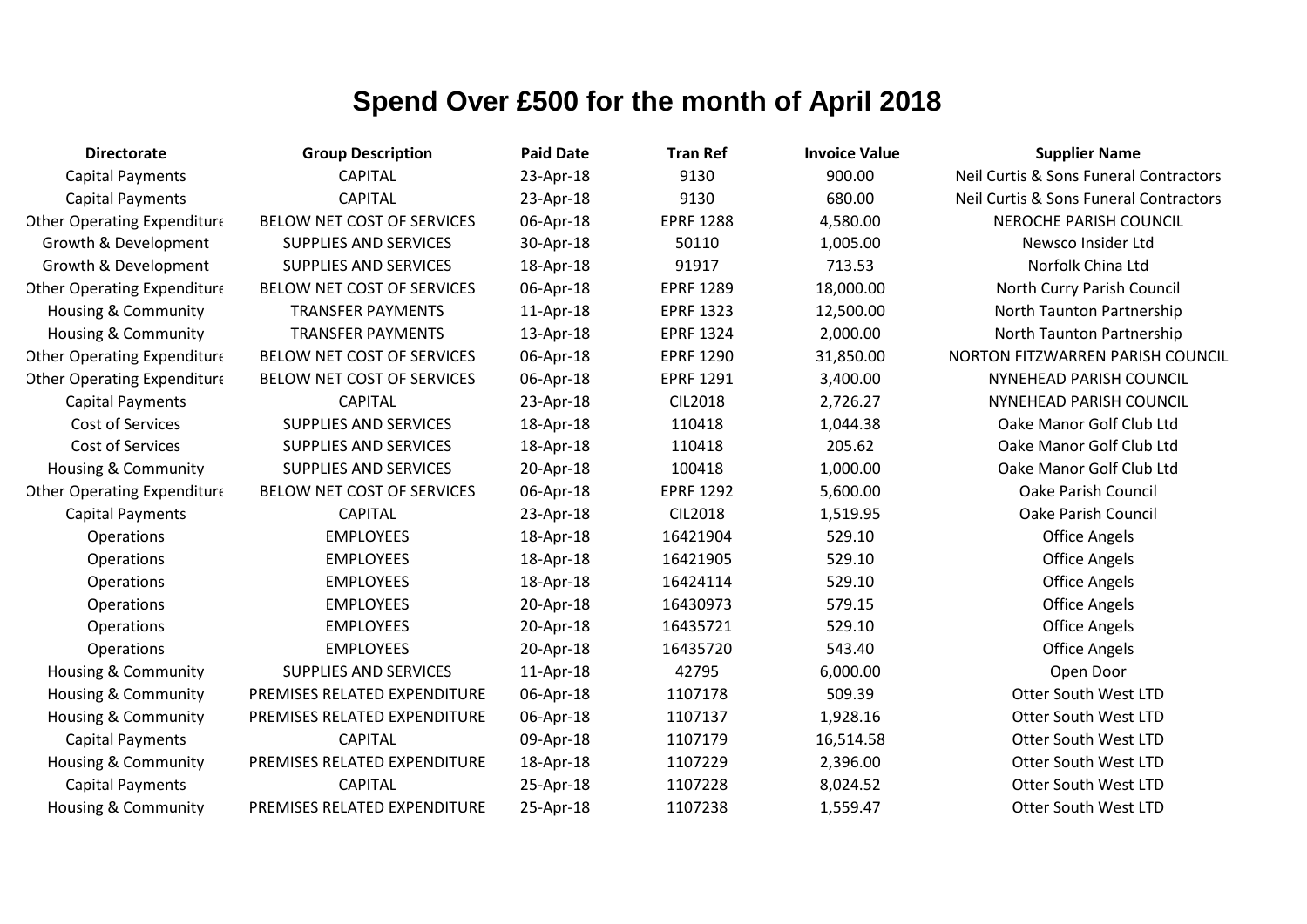| <b>Directorate</b>                 | <b>Group Description</b>     | <b>Paid Date</b> | <b>Tran Ref</b>  | <b>Invoice Value</b> | <b>Supplier Name</b>         |
|------------------------------------|------------------------------|------------------|------------------|----------------------|------------------------------|
| <b>Housing &amp; Community</b>     | PREMISES RELATED EXPENDITURE | 25-Apr-18        | 1107239          | 2,345.31             | <b>Otter South West LTD</b>  |
| Operations                         | PREMISES RELATED EXPENDITURE | 27-Apr-18        | 27580            | 7,965.00             | P J SIGNS (TAUNTON) LTD      |
| Housing & Community                | THIRD PARTY PAYMENTS         | 23-Apr-18        | <b>EPRF 1383</b> | 1,272.00             | <b>Palmer Snell Lettings</b> |
| Operations                         | <b>SUPPLIES AND SERVICES</b> | 23-Apr-18        | 44356            | 1,582.20             | PAR Engineering (MK) Ltd     |
| Operations                         | <b>SUPPLIES AND SERVICES</b> | 23-Apr-18        | 44356            | 1,799.28             | PAR Engineering (MK) Ltd     |
| Operations                         | <b>SUPPLIES AND SERVICES</b> | 23-Apr-18        | 44356            | 6,145.20             | PAR Engineering (MK) Ltd     |
| Operations                         | <b>SUPPLIES AND SERVICES</b> | 23-Apr-18        | 44356            | 60.00                | PAR Engineering (MK) Ltd     |
| <b>Capital Payments</b>            | <b>CAPITAL</b>               | 20-Apr-18        | 13389            | 67,860.79            | PARSONS LANDSCAPES LTD       |
| Housing & Community                | PREMISES RELATED EXPENDITURE | 27-Apr-18        | 1539             | 138.50               | PEARCE SERVICES UK           |
| Housing & Community                | PREMISES RELATED EXPENDITURE | 27-Apr-18        | 1539             | 586.53               | PEARCE SERVICES UK           |
| Operations                         | PREMISES RELATED EXPENDITURE | 13-Apr-18        | 79327            | 571.55               | PENTLAND PLANTS LIMITED      |
| <b>Corporate Management</b>        | <b>SUPPLIES AND SERVICES</b> | 06-Apr-18        | 223              | 5,040.00             | <b>PER Consulting</b>        |
| Growth & Development               | <b>SUPPLIES AND SERVICES</b> | 11-Apr-18        | 149018 MCR       | 8,010.00             | PETER BRETT ASSOCIATES       |
| Growth & Development               | <b>SUPPLIES AND SERVICES</b> | 20-Apr-18        | 150043 MCR       | 9,991.84             | PETER BRETT ASSOCIATES       |
| <b>Other Operating Expenditure</b> | BELOW NET COST OF SERVICES   | 06-Apr-18        | <b>EPRF 1293</b> | 8,500.00             | PITMINSTER PARISH COUNCIL    |
| <b>Capital Payments</b>            | <b>CAPITAL</b>               | 23-Apr-18        | <b>CIL2018</b>   | 8,840.43             | PITMINSTER PARISH COUNCIL    |
| Operations                         | <b>SUPPLIES AND SERVICES</b> | 10-Apr-18        | 80640004         | 5,970.10             | Pitney Bowes Ltd             |
| Operations                         | <b>SUPPLIES AND SERVICES</b> | 10-Apr-18        | 80640004         | 8.00                 | Pitney Bowes Ltd             |
| Operations                         | <b>SUPPLIES AND SERVICES</b> | 10-Apr-18        | 80240002         | 6,035.85             | Pitney Bowes Ltd             |
| Operations                         | <b>SUPPLIES AND SERVICES</b> | 10-Apr-18        | 80240002         | 8.00                 | Pitney Bowes Ltd             |
| Operations                         | <b>SUPPLIES AND SERVICES</b> | 10-Apr-18        | 72140005         | 8,000.00             | Pitney Bowes Ltd             |
| Operations                         | <b>SUPPLIES AND SERVICES</b> | 10-Apr-18        | 72140005         | 8.00                 | Pitney Bowes Ltd             |
| Operations                         | <b>SUPPLIES AND SERVICES</b> | 06-Apr-18        | $\mathbf{1}$     | 900.00               | Pixton Woodlands Ltd         |
| <b>Capital Payments</b>            | <b>CAPITAL</b>               | 09-Apr-18        | 9789             | 11,589.50            | Pro-Fit                      |
| <b>Capital Payments</b>            | <b>CAPITAL</b>               | 09-Apr-18        | 9789             | $-1,300.00$          | Pro-Fit                      |
| <b>Capital Payments</b>            | <b>CAPITAL</b>               | 09-Apr-18        | 9789             | 1,300.00             | Pro-Fit                      |
| Housing & Community                | PREMISES RELATED EXPENDITURE | 09-Apr-18        | 9790             | 1,965.00             | Pro-Fit                      |
| Housing & Community                | PREMISES RELATED EXPENDITURE | 09-Apr-18        | 9790             | $-250.00$            | Pro-Fit                      |
| <b>Housing &amp; Community</b>     | PREMISES RELATED EXPENDITURE | 09-Apr-18        | 9790             | 250.00               | Pro-Fit                      |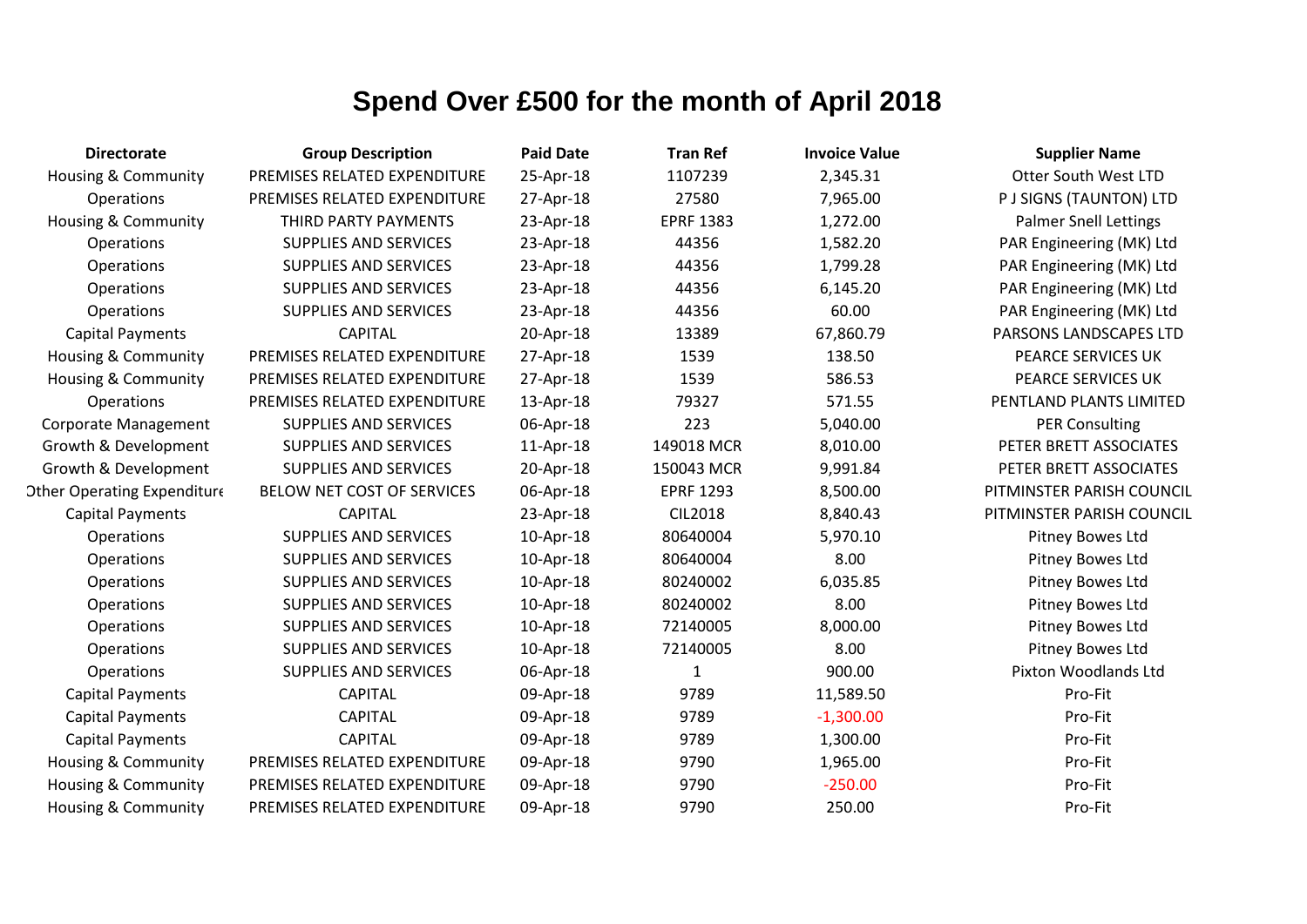| <b>Directorate</b>             | <b>Group Description</b>      | <b>Paid Date</b> | <b>Tran Ref</b>                      | <b>Invoice Value</b> | <b>Supplier Name</b>                       |
|--------------------------------|-------------------------------|------------------|--------------------------------------|----------------------|--------------------------------------------|
| <b>Capital Payments</b>        | <b>CAPITAL</b>                | 09-Apr-18        | 9791                                 | 9,216.00             | Pro-Fit                                    |
| Capital Payments               | <b>CAPITAL</b>                | 09-Apr-18        | 9791                                 | $-750.00$            | Pro-Fit                                    |
| <b>Capital Payments</b>        | <b>CAPITAL</b>                | 09-Apr-18        | 9791                                 | 750.00               | Pro-Fit                                    |
| <b>Capital Payments</b>        | <b>CAPITAL</b>                | 18-Apr-18        | 9810                                 | 17,208.00            | Pro-Fit                                    |
| <b>Capital Payments</b>        | <b>CAPITAL</b>                | 18-Apr-18        | 9810                                 | $-2,100.00$          | Pro-Fit                                    |
| <b>Capital Payments</b>        | <b>CAPITAL</b>                | 18-Apr-18        | 9810                                 | 2,100.00             | Pro-Fit                                    |
| <b>Capital Payments</b>        | <b>CAPITAL</b>                | 25-Apr-18        | 9829                                 | 5,768.00             | Pro-Fit                                    |
| <b>Capital Payments</b>        | <b>CAPITAL</b>                | 20-Apr-18        | 10149J5156                           | 1,046.00             | PROLUDIC LTD                               |
| <b>Capital Payments</b>        | <b>CAPITAL</b>                | 20-Apr-18        | 10149J5156                           | 894.00               | PROLUDIC LTD                               |
| Operations                     | <b>SUPPLIES AND SERVICES</b>  | 23-Apr-18        | 180139                               | 1,216.97             | Protective Wear Supplies Ltd t/a PWS       |
| Operations                     | <b>SUPPLIES AND SERVICES</b>  | 23-Apr-18        | 180138                               | 2,762.93             | Protective Wear Supplies Ltd t/a PWS       |
| <b>Housing &amp; Community</b> | TRANSPORT RELATED EXPENDITURE | 10-Apr-18        | M183026913                           | 2,759.65             | PSA Finance UK Ltd/aka Free2Move Lease     |
| Housing & Community            | TRANSPORT RELATED EXPENDITURE | 10-Apr-18        | M183026746                           | 2,759.65             | PSA Finance UK Ltd/aka Free2Move Lease     |
| Housing & Community            | TRANSPORT RELATED EXPENDITURE | 23-Apr-18        | M183034199                           | 2,759.65             | PSA Finance UK Ltd/aka Free2Move Lease     |
| Housing & Community            | TRANSPORT RELATED EXPENDITURE | 23-Apr-18        | M183034253                           | 2,759.65             | PSA Finance UK Ltd/aka Free2Move Lease     |
| Housing & Community            | TRANSPORT RELATED EXPENDITURE | 23-Apr-18        | M183034063                           | 2,759.65             | PSA Finance UK Ltd/aka Free2Move Lease     |
| Housing & Community            | TRANSPORT RELATED EXPENDITURE | 23-Apr-18        | M183034130                           | 2,759.65             | PSA Finance UK Ltd/aka Free2Move Lease     |
| Housing & Community            | TRANSPORT RELATED EXPENDITURE | 23-Apr-18        | M183034218                           | 2,759.65             | PSA Finance UK Ltd/aka Free2Move Lease     |
| Housing & Community            | TRANSPORT RELATED EXPENDITURE | 23-Apr-18        | M183034223                           | 2,759.65             | PSA Finance UK Ltd/aka Free2Move Lease     |
| Operations                     | <b>SUPPLIES AND SERVICES</b>  | 13-Apr-18        | 43                                   | 6,288.00             | R W GALE LTD                               |
| Housing & Community            | PREMISES RELATED EXPENDITURE  | 18-Apr-18        | I/DLO/VP18/01                        | 2,900.00             | RAM Scaffolding (UK) Ltd                   |
| <b>Housing &amp; Community</b> | <b>SUPPLIES AND SERVICES</b>  |                  | 18-Apr-18 icted Commercial Confident | 1,862.00             | <b>Redacted Commercial Confidentiality</b> |
| Housing & Community            | <b>SUPPLIES AND SERVICES</b>  |                  | 18-Apr-18 icted Commercial Confident | 255.00               | <b>Redacted Commercial Confidentiality</b> |
| Housing & Community            | <b>EMPLOYEES</b>              | 11-Apr-18        | <b>Redacted Personal Data</b>        | 1,050.38             | <b>Redacted Personal Data</b>              |
| Housing & Community            | <b>EMPLOYEES</b>              | 06-Apr-18        | <b>Redacted Personal Data</b>        | 631.88               | <b>Redacted Personal Data</b>              |
| Housing & Community            | <b>EMPLOYEES</b>              | 06-Apr-18        | <b>Redacted Personal Data</b>        | 615.09               | <b>Redacted Personal Data</b>              |
| Housing & Community            | <b>EMPLOYEES</b>              | 06-Apr-18        | <b>Redacted Personal Data</b>        | 1,156.56             | <b>Redacted Personal Data</b>              |
| Housing & Community            | <b>EMPLOYEES</b>              | 18-Apr-18        | <b>Redacted Personal Data</b>        | 1,038.56             | <b>Redacted Personal Data</b>              |
| <b>Housing &amp; Community</b> | <b>EMPLOYEES</b>              | 13-Apr-18        | <b>Redacted Personal Data</b>        | 505.50               | <b>Redacted Personal Data</b>              |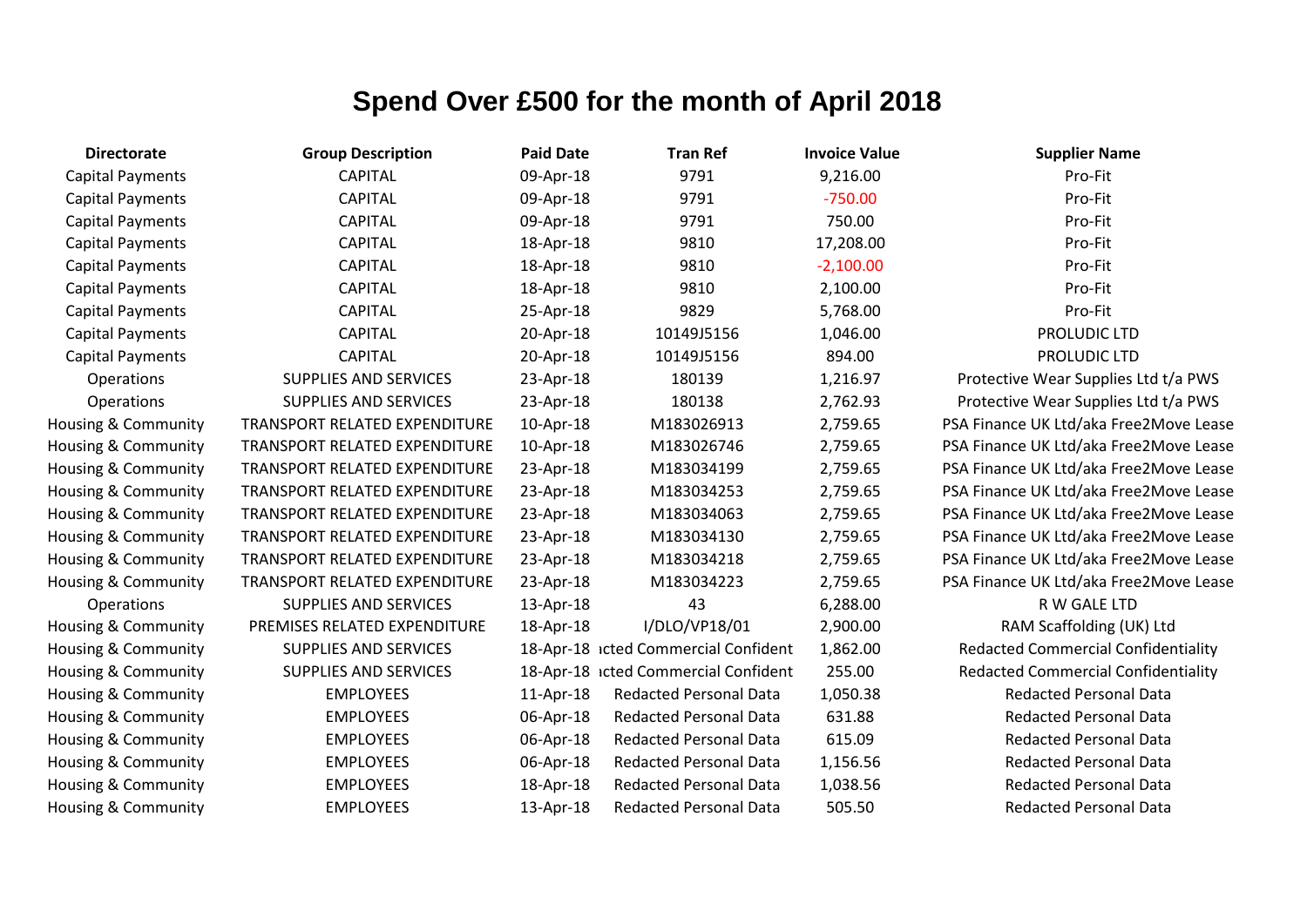| <b>Directorate</b>  | <b>Group Description</b>     | <b>Paid Date</b> | <b>Tran Ref</b>               | <b>Invoice Value</b> | <b>Supplier Name</b>     |
|---------------------|------------------------------|------------------|-------------------------------|----------------------|--------------------------|
| Housing & Community | <b>EMPLOYEES</b>             | 20-Apr-18        | <b>Redacted Personal Data</b> | 1,116.50             | <b>Redacted Personal</b> |
| Housing & Community | <b>EMPLOYEES</b>             | 20-Apr-18        | Redacted Personal Data        | 2,040.10             | <b>Redacted Personal</b> |
| Housing & Community | <b>EMPLOYEES</b>             | 23-Apr-18        | <b>Redacted Personal Data</b> | 1,286.74             | <b>Redacted Personal</b> |
| Housing & Community | <b>EMPLOYEES</b>             | 20-Apr-18        | <b>Redacted Personal Data</b> | 631.88               | <b>Redacted Personal</b> |
| Housing & Community | <b>EMPLOYEES</b>             | 27-Apr-18        | <b>Redacted Personal Data</b> | 657.51               | <b>Redacted Personal</b> |
| Housing & Community | <b>EMPLOYEES</b>             | 27-Apr-18        | <b>Redacted Personal Data</b> | 754.28               | <b>Redacted Personal</b> |
| Housing & Community | <b>EMPLOYEES</b>             | 27-Apr-18        | <b>Redacted Personal Data</b> | 707.10               | <b>Redacted Personal</b> |
| Housing & Community | <b>EMPLOYEES</b>             | 27-Apr-18        | <b>Redacted Personal Data</b> | 505.50               | <b>Redacted Personal</b> |
| Operations          | <b>EMPLOYEES</b>             | 11-Apr-18        | <b>Redacted Personal Data</b> | 1,750.00             | <b>Redacted Personal</b> |
| Operations          | <b>EMPLOYEES</b>             | 20-Apr-18        | <b>Redacted Personal Data</b> | 1,457.40             | <b>Redacted Personal</b> |
| Operations          | <b>EMPLOYEES</b>             | 25-Apr-18        | <b>Redacted Personal Data</b> | 1,821.75             | <b>Redacted Personal</b> |
| Operations          | <b>EMPLOYEES</b>             | 27-Apr-18        | <b>Redacted Personal Data</b> | 1,400.00             | <b>Redacted Personal</b> |
| Housing & Community | <b>EMPLOYEES</b>             | 27-Apr-18        | <b>Redacted Personal Data</b> | 1,710.00             | <b>Redacted Personal</b> |
| Housing & Community | <b>EMPLOYEES</b>             | 06-Apr-18        | Redacted Personal Data        | 1,750.00             | <b>Redacted Personal</b> |
| Operations          | <b>EMPLOYEES</b>             | 13-Apr-18        | <b>Redacted Personal Data</b> | 1,950.00             | Redacted Personal        |
| Housing & Community | <b>EMPLOYEES</b>             | 13-Apr-18        | <b>Redacted Personal Data</b> | 2,187.50             | <b>Redacted Personal</b> |
| Operations          | <b>EMPLOYEES</b>             | 20-Apr-18        | <b>Redacted Personal Data</b> | 1,560.00             | <b>Redacted Personal</b> |
| Housing & Community | <b>EMPLOYEES</b>             | 25-Apr-18        | Redacted Personal Data        | 1,531.25             | <b>Redacted Personal</b> |
| Housing & Community | <b>EMPLOYEES</b>             | 06-Apr-18        | <b>Redacted Personal Data</b> | 902.75               | <b>Redacted Personal</b> |
| Housing & Community | <b>EMPLOYEES</b>             | 13-Apr-18        | <b>Redacted Personal Data</b> | 897.00               | <b>Redacted Personal</b> |
| Housing & Community | <b>EMPLOYEES</b>             | 06-Apr-18        | <b>Redacted Personal Data</b> | 874.00               | <b>Redacted Personal</b> |
| Housing & Community | <b>EMPLOYEES</b>             | 20-Apr-18        | <b>Redacted Personal Data</b> | 736.00               | <b>Redacted Personal</b> |
| Housing & Community | <b>EMPLOYEES</b>             | 20-Apr-18        | Redacted Personal Data        | 851.00               | Redacted Personal        |
| Housing & Community | <b>EMPLOYEES</b>             | 20-Apr-18        | <b>Redacted Personal Data</b> | 776.25               | <b>Redacted Personal</b> |
| Housing & Community | <b>EMPLOYEES</b>             | 27-Apr-18        | <b>Redacted Personal Data</b> | 753.25               | <b>Redacted Personal</b> |
| Housing & Community | <b>EMPLOYEES</b>             | 27-Apr-18        | <b>Redacted Personal Data</b> | 770.50               | <b>Redacted Personal</b> |
| Housing & Community | <b>SUPPLIES AND SERVICES</b> | 18-Apr-18        | Redacted Personal Data        | 4,750.00             | <b>Redacted Personal</b> |
| Housing & Community | <b>EMPLOYEES</b>             | 11-Apr-18        | <b>Redacted Personal Data</b> | 1,446.25             | <b>Redacted Personal</b> |
| Housing & Community | <b>EMPLOYEES</b>             | 18-Apr-18        | <b>Redacted Personal Data</b> | 1,462.50             | <b>Redacted Personal</b> |

Redacted Personal Data Redacted Personal Data Redacted Personal Data Redacted Personal Data Redacted Personal Data Redacted Personal Data Redacted Personal Data Redacted Personal Data **Redacted Personal Data Redacted Personal Data Redacted Personal Data Redacted Personal Data** Redacted Personal Data Redacted Personal Data Redacted Personal Data Redacted Personal Data **Redacted Personal Data** Redacted Personal Data Redacted Personal Data Redacted Personal Data Redacted Personal Data Redacted Personal Data Redacted Personal Data Redacted Personal Data Redacted Personal Data Redacted Personal Data Redacted Personal Data Redacted Personal Data Redacted Personal Data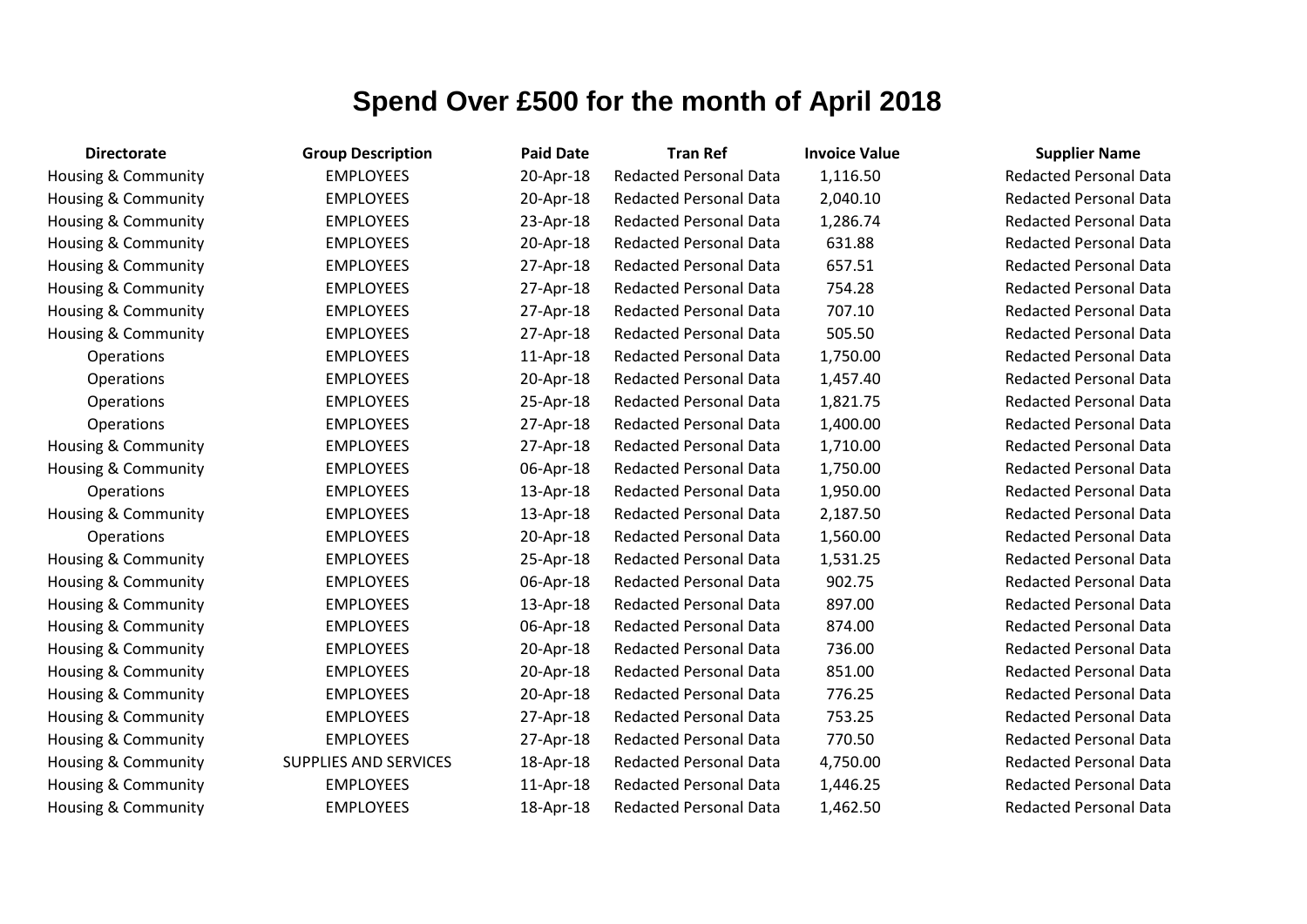| <b>Directorate</b>             | <b>Group Description</b>     | <b>Paid Date</b> | <b>Tran Ref</b>               | <b>Invoice Value</b> | <b>Supplier Name</b>          |
|--------------------------------|------------------------------|------------------|-------------------------------|----------------------|-------------------------------|
| <b>Housing &amp; Community</b> | <b>EMPLOYEES</b>             | 25-Apr-18        | <b>Redacted Personal Data</b> | 1,226.88             | <b>Redacted Personal Data</b> |
| Operations                     | <b>SUPPLIES AND SERVICES</b> | 06-Apr-18        | <b>Redacted Personal Data</b> | 1,369.00             | <b>Redacted Personal Data</b> |
| Growth & Development           | <b>EMPLOYEES</b>             | 13-Apr-18        | <b>Redacted Personal Data</b> | 675.42               | <b>Redacted Personal Data</b> |
| Cost of Services               | <b>EMPLOYEES</b>             | 13-Apr-18        | <b>Redacted Personal Data</b> | 1,013.13             | <b>Redacted Personal Data</b> |
| Growth & Development           | <b>EMPLOYEES</b>             | 06-Apr-18        | <b>Redacted Personal Data</b> | 1,022.58             | <b>Redacted Personal Data</b> |
| Cost of Services               | <b>EMPLOYEES</b>             | 06-Apr-18        | <b>Redacted Personal Data</b> | 681.72               | <b>Redacted Personal Data</b> |
| Growth & Development           | <b>EMPLOYEES</b>             | 13-Apr-18        | <b>Redacted Personal Data</b> | 1,117.20             | <b>Redacted Personal Data</b> |
| Growth & Development           | <b>EMPLOYEES</b>             | 13-Apr-18        | <b>Redacted Personal Data</b> | 1,190.00             | <b>Redacted Personal Data</b> |
| Growth & Development           | <b>EMPLOYEES</b>             | 13-Apr-18        | <b>Redacted Personal Data</b> | 1,009.89             | <b>Redacted Personal Data</b> |
| Cost of Services               | <b>EMPLOYEES</b>             | 13-Apr-18        | <b>Redacted Personal Data</b> | 673.26               | <b>Redacted Personal Data</b> |
| Growth & Development           | <b>EMPLOYEES</b>             | 13-Apr-18        | <b>Redacted Personal Data</b> | 782.25               | <b>Redacted Personal Data</b> |
| Cost of Services               | <b>EMPLOYEES</b>             | 13-Apr-18        | <b>Redacted Personal Data</b> | 782.25               | <b>Redacted Personal Data</b> |
| Growth & Development           | <b>EMPLOYEES</b>             | 13-Apr-18        | <b>Redacted Personal Data</b> | 1,009.05             | <b>Redacted Personal Data</b> |
| Growth & Development           | <b>EMPLOYEES</b>             | 06-Apr-18        | <b>Redacted Personal Data</b> | 727.65               | <b>Redacted Personal Data</b> |
| Cost of Services               | <b>EMPLOYEES</b>             | 06-Apr-18        | <b>Redacted Personal Data</b> | 727.65               | <b>Redacted Personal Data</b> |
| Growth & Development           | <b>EMPLOYEES</b>             | 13-Apr-18        | <b>Redacted Personal Data</b> | 641.66               | <b>Redacted Personal Data</b> |
| Cost of Services               | <b>EMPLOYEES</b>             | 13-Apr-18        | <b>Redacted Personal Data</b> | 641.67               | <b>Redacted Personal Data</b> |
| Growth & Development           | <b>EMPLOYEES</b>             | 20-Apr-18        | <b>Redacted Personal Data</b> | 647.50               | <b>Redacted Personal Data</b> |
| Cost of Services               | <b>EMPLOYEES</b>             | 20-Apr-18        | <b>Redacted Personal Data</b> | 647.50               | <b>Redacted Personal Data</b> |
| Growth & Development           | <b>EMPLOYEES</b>             | 13-Apr-18        | <b>Redacted Personal Data</b> | 752.50               | <b>Redacted Personal Data</b> |
| Cost of Services               | <b>EMPLOYEES</b>             | 13-Apr-18        | <b>Redacted Personal Data</b> | 752.50               | <b>Redacted Personal Data</b> |
| Growth & Development           | <b>EMPLOYEES</b>             | 13-Apr-18        | <b>Redacted Personal Data</b> | 735.00               | <b>Redacted Personal Data</b> |
| Cost of Services               | <b>EMPLOYEES</b>             | 13-Apr-18        | <b>Redacted Personal Data</b> | 735.00               | <b>Redacted Personal Data</b> |
| Growth & Development           | <b>EMPLOYEES</b>             | 25-Apr-18        | <b>Redacted Personal Data</b> | 527.80               | <b>Redacted Personal Data</b> |
| Cost of Services               | <b>EMPLOYEES</b>             | 25-Apr-18        | <b>Redacted Personal Data</b> | 527.80               | <b>Redacted Personal Data</b> |
| Housing & Community            | SUPPLIES AND SERVICES        | 13-Apr-18        | <b>Redacted Personal Data</b> | 23,951.50            | <b>Redacted Personal Data</b> |
| Operations                     | <b>EMPLOYEES</b>             | 13-Apr-18        | <b>Redacted Personal Data</b> | 589.74               | <b>Redacted Personal Data</b> |
| Operations                     | <b>EMPLOYEES</b>             | 13-Apr-18        | <b>Redacted Personal Data</b> | 574.81               | <b>Redacted Personal Data</b> |
| Housing & Community            | <b>EMPLOYEES</b>             | 06-Apr-18        | <b>Redacted Personal Data</b> | 874.50               | <b>Redacted Personal Data</b> |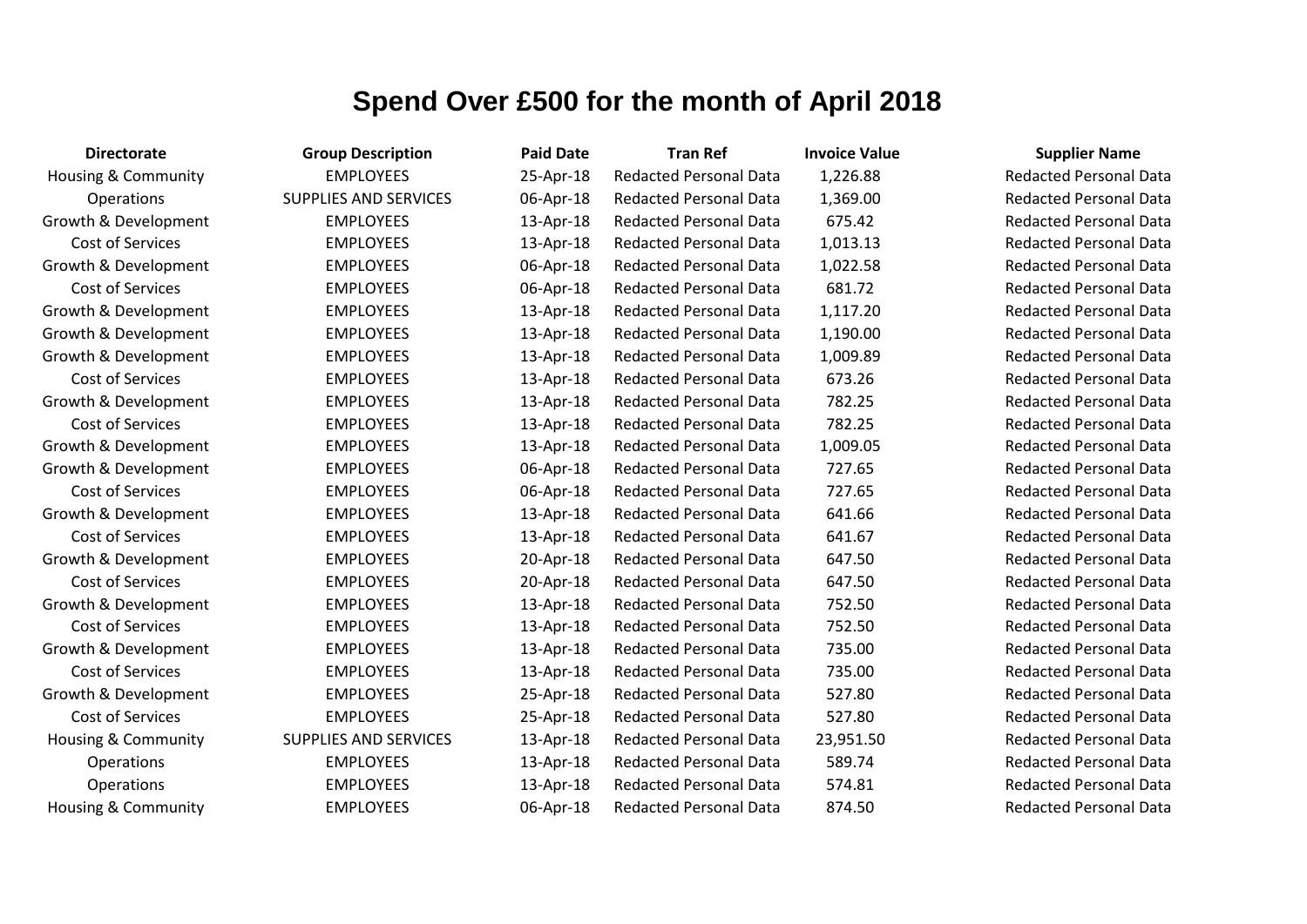| <b>Directorate</b>                 | <b>Group Description</b>     | <b>Paid Date</b> | <b>Tran Ref</b>               | <b>Invoice Value</b> | <b>Supplier Name</b>                           |
|------------------------------------|------------------------------|------------------|-------------------------------|----------------------|------------------------------------------------|
| Operations                         | <b>EMPLOYEES</b>             | 18-Apr-18        | <b>Redacted Personal Data</b> | 709.18               | <b>Redacted Personal Data</b>                  |
| Housing & Community                | <b>EMPLOYEES</b>             | 11-Apr-18        | <b>Redacted Personal Data</b> | 993.75               | <b>Redacted Personal Data</b>                  |
| <b>Operations</b>                  | <b>EMPLOYEES</b>             | 23-Apr-18        | <b>Redacted Personal Data</b> | 670.17               | <b>Redacted Personal Data</b>                  |
| Housing & Community                | <b>EMPLOYEES</b>             | 16-Apr-18        | <b>Redacted Personal Data</b> | 144.25               | <b>Redacted Personal Data</b>                  |
| Housing & Community                | <b>EMPLOYEES</b>             | 16-Apr-18        | <b>Redacted Personal Data</b> | 849.50               | <b>Redacted Personal Data</b>                  |
| Operations                         | <b>EMPLOYEES</b>             | 30-Apr-18        | <b>Redacted Personal Data</b> | 624.99               | <b>Redacted Personal Data</b>                  |
| Operations                         | <b>SUPPLIES AND SERVICES</b> | 11-Apr-18        | <b>Redacted Personal Data</b> | 1,045.26             | <b>Redacted Personal Data</b>                  |
| Housing & Community                | <b>SUPPLIES AND SERVICES</b> | 25-Apr-18        | <b>Redacted Personal Data</b> | 2,938.70             | <b>Redacted Personal Data</b>                  |
| Housing & Community                | <b>SUPPLIES AND SERVICES</b> | 06-Apr-18        | <b>Redacted Personal Data</b> | 4,443.00             | <b>Redacted Personal Data</b>                  |
| Growth & Development               | <b>SUPPLIES AND SERVICES</b> | 25-Apr-18        | <b>Redacted Personal Data</b> | 23,800.00            | <b>Redacted Personal Data</b>                  |
| Operations                         | <b>SUPPLIES AND SERVICES</b> | 20-Apr-18        | <b>Redacted Personal Data</b> | 800.00               | <b>Redacted Personal Data</b>                  |
| <b>Housing &amp; Community</b>     | <b>EMPLOYEES</b>             | 06-Apr-18        | <b>Redacted Personal Data</b> | 786.00               | <b>Redacted Personal Data</b>                  |
| Housing & Community                | <b>EMPLOYEES</b>             | 13-Apr-18        | <b>Redacted Personal Data</b> | 552.00               | <b>Redacted Personal Data</b>                  |
| Housing & Community                | <b>EMPLOYEES</b>             | 27-Apr-18        | <b>Redacted Personal Data</b> | 786.00               | <b>Redacted Personal Data</b>                  |
| Housing & Community                | <b>EMPLOYEES</b>             | 20-Apr-18        | <b>Redacted Personal Data</b> | 882.00               | <b>Redacted Personal Data</b>                  |
| Growth & Development               | <b>EMPLOYEES</b>             | 20-Apr-18        | <b>Redacted Personal Data</b> | 842.31               | <b>Redacted Personal Data</b>                  |
| Growth & Development               | <b>EMPLOYEES</b>             | 20-Apr-18        | <b>Redacted Personal Data</b> | 913.82               | <b>Redacted Personal Data</b>                  |
| <b>Operations</b>                  | <b>EMPLOYEES</b>             | 11-Apr-18        | 232412507                     | 515.09               | REED SPECIALIST RECRUITMENT LTD                |
| <b>Balance Sheet</b>               | <b>CURRENT ASSETS</b>        | 09-Apr-18        | WEL/01909311                  | 643.01               | <b>RGB BUILDING SUPPLIES</b>                   |
| <b>Balance Sheet</b>               | <b>CURRENT ASSETS</b>        | 30-Apr-18        | WEL/01909740                  | 540.32               | <b>RGB BUILDING SUPPLIES</b>                   |
| Housing & Community                | PREMISES RELATED EXPENDITURE | 06-Apr-18        | 24633                         | 1,785.43             | RHINO FIRE CONTROL                             |
| Operations                         | <b>SUPPLIES AND SERVICES</b> | 06-Apr-18        | 9056202086                    | 1,351.06             | ROYAL MAIL GROUP LTD                           |
| Operations                         | <b>SUPPLIES AND SERVICES</b> | 11-Apr-18        | 9056242724                    | 1,418.64             | ROYAL MAIL GROUP LTD                           |
| Operations                         | <b>SUPPLIES AND SERVICES</b> | 09-Apr-18        | 905487141                     | 1,920.49             | ROYAL MAIL GROUP LTD                           |
| Operations                         | <b>SUPPLIES AND SERVICES</b> | 09-Apr-18        | 9056036434                    | 1,813.02             | ROYAL MAIL GROUP LTD                           |
| <b>Other Operating Expenditure</b> | BELOW NET COST OF SERVICES   | 06-Apr-18        | <b>EPRF 1294</b>              | 21,852.00            | <b>RUISHTON &amp; THORNFALCON PARISH COUNC</b> |
| <b>Other Operating Expenditure</b> | BELOW NET COST OF SERVICES   | 06-Apr-18        | <b>EPRF 1295</b>              | 6,000.00             | Sampford Arundel Parish Council                |
| <b>Housing &amp; Community</b>     | <b>SUPPLIES AND SERVICES</b> | 20-Apr-18        | 103305332                     | 710.22               | Santander Corporate Bank                       |
| Housing & Community                | <b>SUPPLIES AND SERVICES</b> | 20-Apr-18        | 103251322                     | 833.99               | Santander Corporate Bank                       |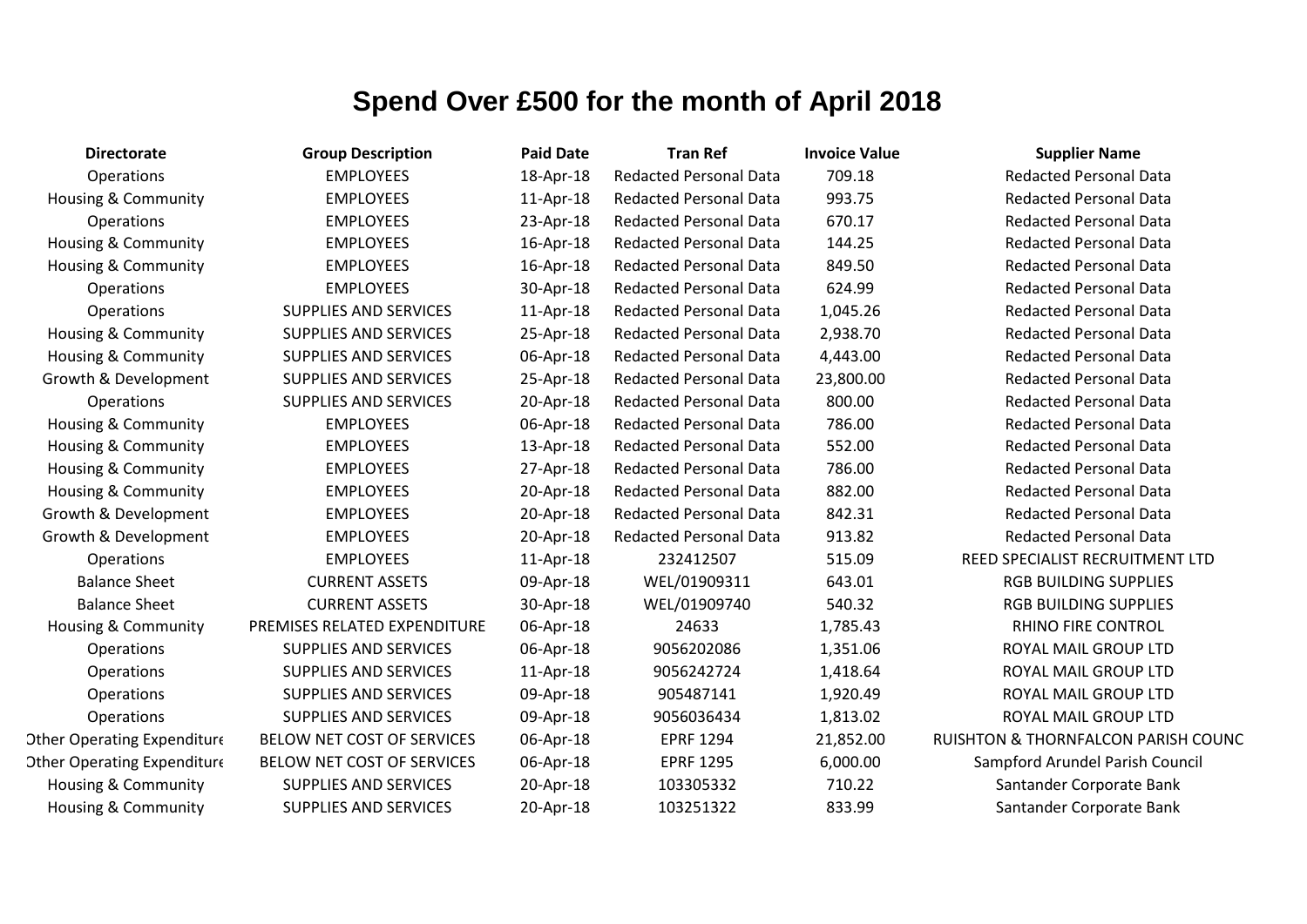| <b>Directorate</b>             | <b>Group Description</b>     | <b>Paid Date</b> | <b>Tran Ref</b> | <b>Invoice Value</b> | <b>Supplier Name</b>       |
|--------------------------------|------------------------------|------------------|-----------------|----------------------|----------------------------|
| <b>Housing &amp; Community</b> | <b>SUPPLIES AND SERVICES</b> | 27-Apr-18        | 103360072       | 720.23               | Santander Corporate Bank   |
| <b>Operations</b>              | SUPPLIES AND SERVICES        | 06-Apr-18        | SPI-010537      | 900.00               | SEC-1 LTD                  |
| Operations                     | SUPPLIES AND SERVICES        | 06-Apr-18        | SPI-010537      | 900.00               | SEC-1 LTD                  |
| Operations                     | <b>SUPPLIES AND SERVICES</b> | 06-Apr-18        | SPI-010537      | 3,600.00             | SEC-1 LTD                  |
| Operations                     | <b>SUPPLIES AND SERVICES</b> | 06-Apr-18        | SPI-010537      | 1,800.00             | SEC-1 LTD                  |
| Operations                     | SUPPLIES AND SERVICES        | 06-Apr-18        | SPI-010537      | 800.00               | SEC-1 LTD                  |
| Housing & Community            | <b>SUPPLIES AND SERVICES</b> | 06-Apr-18        | HH029972        | 4,890.00             | Sedgemoor District Council |
| Operations                     | <b>SUPPLIES AND SERVICES</b> | 09-Apr-18        | CS199521        | 51,299.83            | Sedgemoor District Council |
| <b>Housing &amp; Community</b> | SUPPLIES AND SERVICES        | 09-Apr-18        | CS199521        | 8,300.00             | Sedgemoor District Council |
| Operations                     | <b>SUPPLIES AND SERVICES</b> | 09-Apr-18        | CS199521        | 12,500.00            | Sedgemoor District Council |
| Operations                     | THIRD PARTY PAYMENTS         | 13-Apr-18        | CX033309        | 9,441.00             | Sedgemoor District Council |
| <b>Capital Payments</b>        | <b>CAPITAL</b>               | 18-Apr-18        | HH033346        | 252,672.62           | Sedgemoor District Council |
| Operations                     | <b>SUPPLIES AND SERVICES</b> | 23-Apr-18        | 90951           | 9,828.00             | <b>SHARPE PRITCHARD</b>    |
| <b>Balance Sheet</b>           | <b>CURRENT ASSETS</b>        | 23-Apr-18        | 3.1736E+11      | 670.38               | SIG Trading Ltd            |
| Operations                     | SUPPLIES AND SERVICES        | 23-Apr-18        | N63325          | 2,702.42             | Sinclair Pro               |
| Operations                     | <b>SUPPLIES AND SERVICES</b> | 23-Apr-18        | N63455          | 2,744.11             | Sinclair Pro               |
| Operations                     | SUPPLIES AND SERVICES        | 09-Apr-18        | 34414           | 2,537.10             | Siteimprove                |
| Housing & Community            | PREMISES RELATED EXPENDITURE | 25-Apr-18        | 9900389650      | 52.94                | Sodexo Limited             |
| Housing & Community            | PREMISES RELATED EXPENDITURE | 25-Apr-18        | 9900389650      | 51.46                | Sodexo Limited             |
| Housing & Community            | PREMISES RELATED EXPENDITURE | 25-Apr-18        | 9900389650      | 56.00                | Sodexo Limited             |
| Housing & Community            | PREMISES RELATED EXPENDITURE | 25-Apr-18        | 9900389650      | 102.36               | Sodexo Limited             |
| Housing & Community            | PREMISES RELATED EXPENDITURE | 25-Apr-18        | 9900389650      | 50.67                | Sodexo Limited             |
| Housing & Community            | PREMISES RELATED EXPENDITURE | 25-Apr-18        | 9900389650      | 50.33                | Sodexo Limited             |
| Housing & Community            | PREMISES RELATED EXPENDITURE | 25-Apr-18        | 9900389650      | 99.98                | Sodexo Limited             |
| Housing & Community            | PREMISES RELATED EXPENDITURE | 25-Apr-18        | 9900389650      | 100.00               | Sodexo Limited             |
| Housing & Community            | PREMISES RELATED EXPENDITURE | 25-Apr-18        | 9900389649      | 83.20                | Sodexo Limited             |
| Housing & Community            | PREMISES RELATED EXPENDITURE | 25-Apr-18        | 9900389649      | 61.23                | Sodexo Limited             |
| Housing & Community            | PREMISES RELATED EXPENDITURE | 25-Apr-18        | 9900389649      | 13.45                | Sodexo Limited             |
| Housing & Community            | PREMISES RELATED EXPENDITURE | 25-Apr-18        | 9900389649      | 77.53                | Sodexo Limited             |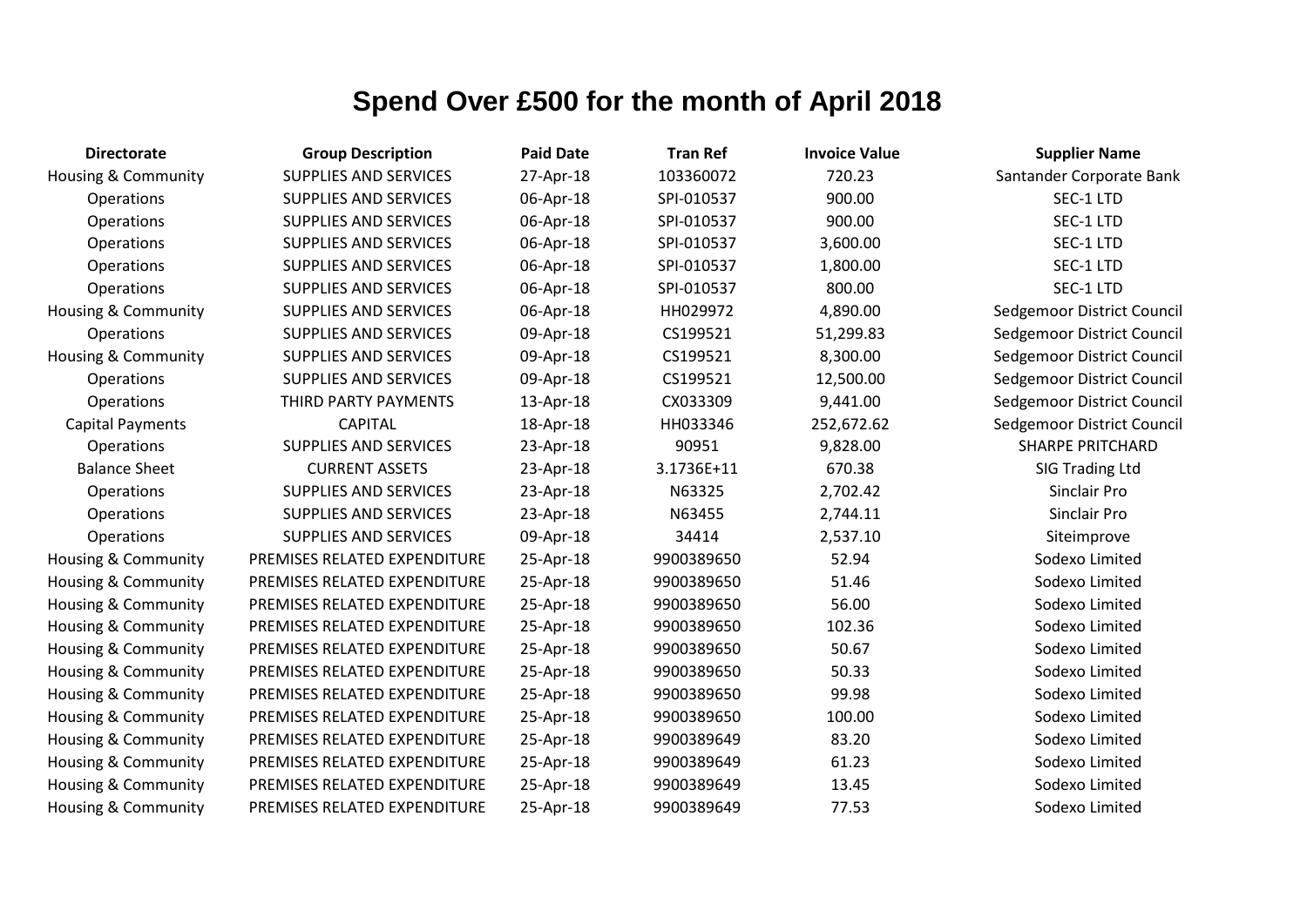| <b>Directorate</b>             | <b>Group Description</b>     | <b>Paid Date</b> | <b>Tran Ref</b>  | <b>Invoice Value</b> | <b>Supplier Name</b>                 |
|--------------------------------|------------------------------|------------------|------------------|----------------------|--------------------------------------|
| <b>Housing &amp; Community</b> | PREMISES RELATED EXPENDITURE | 25-Apr-18        | 9900389649       | 56.00                | Sodexo Limited                       |
| Housing & Community            | PREMISES RELATED EXPENDITURE | 25-Apr-18        | 9900389649       | 74.26                | Sodexo Limited                       |
| Housing & Community            | PREMISES RELATED EXPENDITURE | 25-Apr-18        | 9900389649       | 114.61               | Sodexo Limited                       |
| <b>Housing &amp; Community</b> | PREMISES RELATED EXPENDITURE | 25-Apr-18        | 9900389649       | 277.38               | Sodexo Limited                       |
| Housing & Community            | PREMISES RELATED EXPENDITURE | 25-Apr-18        | 9900389649       | 302.54               | Sodexo Limited                       |
| <b>Operations</b>              | <b>SUPPLIES AND SERVICES</b> | 20-Apr-18        | 180209           | 1,404.00             | <b>SOMERGREEN TURF</b>               |
| Housing & Community            | THIRD PARTY PAYMENTS         | 06-Apr-18        | 185              | 2,112.67             | SOMERSET COMMUNITY FOUNDATION        |
| <b>Housing &amp; Community</b> | THIRD PARTY PAYMENTS         | 06-Apr-18        | 185              | 211.27               | SOMERSET COMMUNITY FOUNDATION        |
| Growth & Development           | THIRD PARTY PAYMENTS         | 20-Apr-18        | 60676716         | 3,125.00             | SOMERSET COUNTY COUNCIL              |
| Operations                     | <b>SUPPLIES AND SERVICES</b> | 09-Apr-18        | 60694290         | 9,000.00             | SOMERSET COUNTY COUNCIL              |
| Growth & Development           | SUPPLIES AND SERVICES        | 11-Apr-18        | 60694814         | 10,000.00            | SOMERSET COUNTY COUNCIL              |
| Growth & Development           | <b>TRANSFER PAYMENTS</b>     | 25-Apr-18        | 60695489         | 188.34               | SOMERSET COUNTY COUNCIL              |
| Growth & Development           | <b>SUPPLIES AND SERVICES</b> | 25-Apr-18        | 60695489         | 1,700.00             | SOMERSET COUNTY COUNCIL              |
| <b>Capital Payments</b>        | <b>CAPITAL</b>               | 11-Apr-18        | 60695786         | 16,100.00            | SOMERSET COUNTY COUNCIL              |
| <b>Capital Payments</b>        | <b>CAPITAL</b>               | 11-Apr-18        | 60695788         | 5,090.57             | SOMERSET COUNTY COUNCIL              |
| <b>Capital Payments</b>        | <b>CAPITAL</b>               | 11-Apr-18        | 60695787         | 42,262.15            | SOMERSET COUNTY COUNCIL              |
| Operations                     | <b>SUPPLIES AND SERVICES</b> | 20-Apr-18        | 60697065         | 396.00               | SOMERSET COUNTY COUNCIL              |
| Operations                     | <b>SUPPLIES AND SERVICES</b> | 20-Apr-18        | 60697065         | 114.00               | SOMERSET COUNTY COUNCIL              |
| <b>Operations</b>              | THIRD PARTY PAYMENTS         | 13-Apr-18        | 60696357         | 1,556.40             | SOMERSET COUNTY COUNCIL              |
| Operations                     | <b>SUPPLIES AND SERVICES</b> | 11-Apr-18        | 60697642         | 4,247.83             | SOMERSET COUNTY COUNCIL              |
| Growth & Development           | <b>SUPPLIES AND SERVICES</b> | 18-Apr-18        | 60629416         | 15,178.00            | SOMERSET COUNTY COUNCIL              |
| Operations                     | THIRD PARTY PAYMENTS         | 20-Apr-18        | 60700284         | 68,254.52            | SOMERSET COUNTY COUNCIL              |
| <b>Operations</b>              | <b>SUPPLIES AND SERVICES</b> | 25-Apr-18        | 60700682         | 1,675.15             | SOMERSET COUNTY COUNCIL              |
| <b>Corporate Management</b>    | <b>EMPLOYEES</b>             | 18-Apr-18        | 60697945         | 28,220.51            | Somerset County Council Pension Fund |
| Growth & Development           | <b>INCOME</b>                | 16-Apr-18        | <b>EPRF 1231</b> | 2,000.00             | Somerset Film and Video Ltd          |
| Operations                     | PREMISES RELATED EXPENDITURE | 23-Apr-18        | 312911           | 596.00               | Somerset Gas Company                 |
| <b>Operations</b>              | <b>SUPPLIES AND SERVICES</b> | 13-Apr-18        | 600017279        | 629.61               | <b>Somerset Scientific Services</b>  |
| <b>Operations</b>              | <b>SUPPLIES AND SERVICES</b> | 13-Apr-18        | 518              | 26,271.00            | South West Audit Partnership Ltd     |
| Operations                     | <b>SUPPLIES AND SERVICES</b> | 23-Apr-18        | SW04180002       | 3,728.68             | South West One Limited               |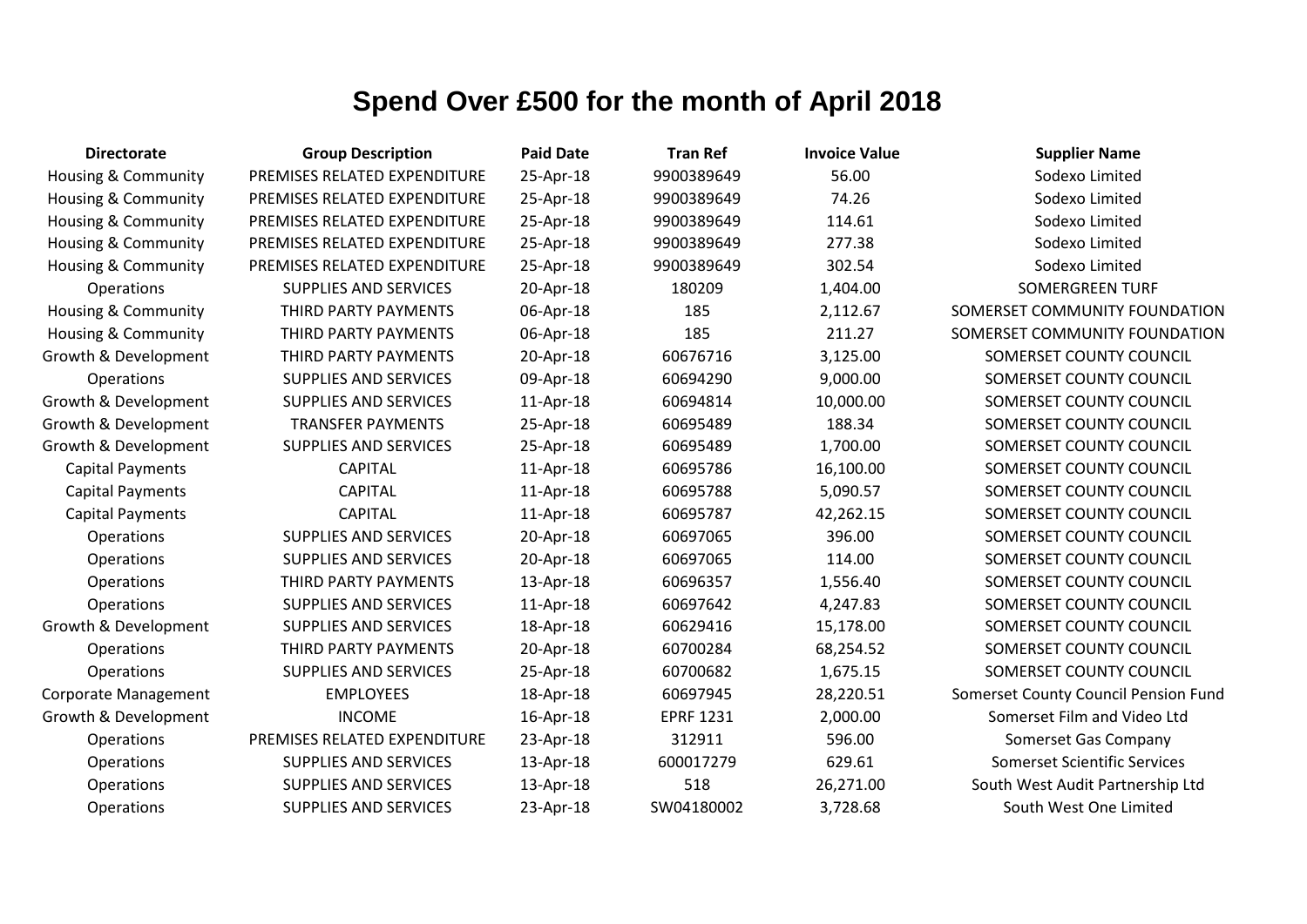| <b>Directorate</b>                 | <b>Group Description</b>     | <b>Paid Date</b> | <b>Tran Ref</b>  | <b>Invoice Value</b> | <b>Supplier Name</b>                   |
|------------------------------------|------------------------------|------------------|------------------|----------------------|----------------------------------------|
| Operations                         | <b>SUPPLIES AND SERVICES</b> | 11-Apr-18        | 61790            | 575.00               | <b>SSG Training &amp; Consultancy</b>  |
| Housing & Community                | THIRD PARTY PAYMENTS         | 18-Apr-18        | <b>EPRF 1327</b> | 2,185.00             | <b>Stags Estate Agents</b>             |
| <b>Other Operating Expenditure</b> | BELOW NET COST OF SERVICES   | 11-Apr-18        | <b>EPRF 1313</b> | 9,400.00             | <b>Staplegrove Parish Council</b>      |
| <b>Other Operating Expenditure</b> | BELOW NET COST OF SERVICES   | 06-Apr-18        | <b>EPRF 1296</b> | 2,400.00             | <b>Stawley Parish Council</b>          |
| Housing & Community                | PREMISES RELATED EXPENDITURE | 06-Apr-18        | 152              | 1,200.00             | <b>Steve Wilkins</b>                   |
| <b>Operations</b>                  | PREMISES RELATED EXPENDITURE | 11-Apr-18        | 148              | 2,700.00             | <b>Steve Wilkins</b>                   |
| <b>Housing &amp; Community</b>     | PREMISES RELATED EXPENDITURE | 18-Apr-18        | 153              | 600.00               | <b>Steve Wilkins</b>                   |
| Housing & Community                | PREMISES RELATED EXPENDITURE | 20-Apr-18        | 156              | 600.00               | <b>Steve Wilkins</b>                   |
| <b>Other Operating Expenditure</b> | BELOW NET COST OF SERVICES   | 06-Apr-18        | <b>EPRF 1297</b> | 15,181.00            | <b>Stoke St Gregory Parish Council</b> |
| <b>Other Operating Expenditure</b> | BELOW NET COST OF SERVICES   | 06-Apr-18        | <b>EPRF 1298</b> | 3,236.00             | <b>Stoke St Mary Parish Council</b>    |
| <b>Balance Sheet</b>               | <b>CURRENT ASSETS</b>        | 18-Apr-18        | IN024176         | 531.68               | Strukta (Taunton) Ltd T/A Advance      |
| <b>Housing &amp; Community</b>     | THIRD PARTY PAYMENTS         | 06-Apr-18        | <b>EPRF 1255</b> | 1,130.96             | <b>Sundry BACS</b>                     |
| <b>Housing &amp; Community</b>     | BELOW NET COST OF SERVICES   | 06-Apr-18        | <b>EPRF 1261</b> | 561.01               | <b>Sundry BACS</b>                     |
| <b>Housing &amp; Community</b>     | THIRD PARTY PAYMENTS         | 06-Apr-18        | <b>EPRF 1263</b> | 1,160.00             | <b>Sundry BACS</b>                     |
| Housing & Community                | <b>SUPPLIES AND SERVICES</b> | 13-Apr-18        | <b>EPRF 1346</b> | 1,500.00             | <b>Sundry BACS</b>                     |
| Housing & Community                | BELOW NET COST OF SERVICES   | 20-Apr-18        | <b>EPRF 1376</b> | 600.17               | <b>Sundry BACS</b>                     |
| <b>Capital Payments</b>            | <b>CAPITAL</b>               | 20-Apr-18        | <b>EPRF 1384</b> | 24,209.08            | <b>Sundry BACS</b>                     |
| <b>Housing &amp; Community</b>     | BELOW NET COST OF SERVICES   | 20-Apr-18        | <b>EPRF 1387</b> | 1,284.17             | <b>Sundry BACS</b>                     |
| <b>Housing &amp; Community</b>     | SUPPLIES AND SERVICES        | 23-Apr-18        | <b>EPRF 1391</b> | 750.00               | <b>Sundry BACS</b>                     |
| Housing & Community                | <b>SUPPLIES AND SERVICES</b> | 27-Apr-18        | <b>EPRF 1403</b> | 1,500.00             | <b>Sundry BACS</b>                     |
| <b>Capital Payments</b>            | <b>CAPITAL</b>               | 30-Apr-18        | <b>EPRF 1415</b> | 4,840.00             | <b>Sundry BACS</b>                     |
| <b>Housing &amp; Community</b>     | SUPPLIES AND SERVICES        | 06-Apr-18        | <b>EPRF 1251</b> | 742.35               | <b>Sundry Cheque</b>                   |
| <b>Housing &amp; Community</b>     | BELOW NET COST OF SERVICES   | 18-Apr-18        | <b>EPRF 1361</b> | 1,876.18             | <b>Sundry Cheque</b>                   |
| <b>Housing &amp; Community</b>     | BELOW NET COST OF SERVICES   | 18-Apr-18        | <b>EPRF 1371</b> | 724.54               | <b>Sundry Cheque</b>                   |
| <b>Housing &amp; Community</b>     | BELOW NET COST OF SERVICES   | 18-Apr-18        | <b>EPRF 1372</b> | 1,199.70             | <b>Sundry Cheque</b>                   |
| <b>Housing &amp; Community</b>     | BELOW NET COST OF SERVICES   | 18-Apr-18        | <b>EPRF 1373</b> | 1,053.25             | <b>Sundry Cheque</b>                   |
| <b>Housing &amp; Community</b>     | BELOW NET COST OF SERVICES   | 18-Apr-18        | <b>EPRF 1374</b> | 878.20               | <b>Sundry Cheque</b>                   |
| Housing & Community                | BELOW NET COST OF SERVICES   | 18-Apr-18        | <b>EPRF 1375</b> | 668.94               | <b>Sundry Cheque</b>                   |
| <b>Housing &amp; Community</b>     | BELOW NET COST OF SERVICES   | 25-Apr-18        | <b>EPRF 1401</b> | 889.55               | <b>Sundry Cheque</b>                   |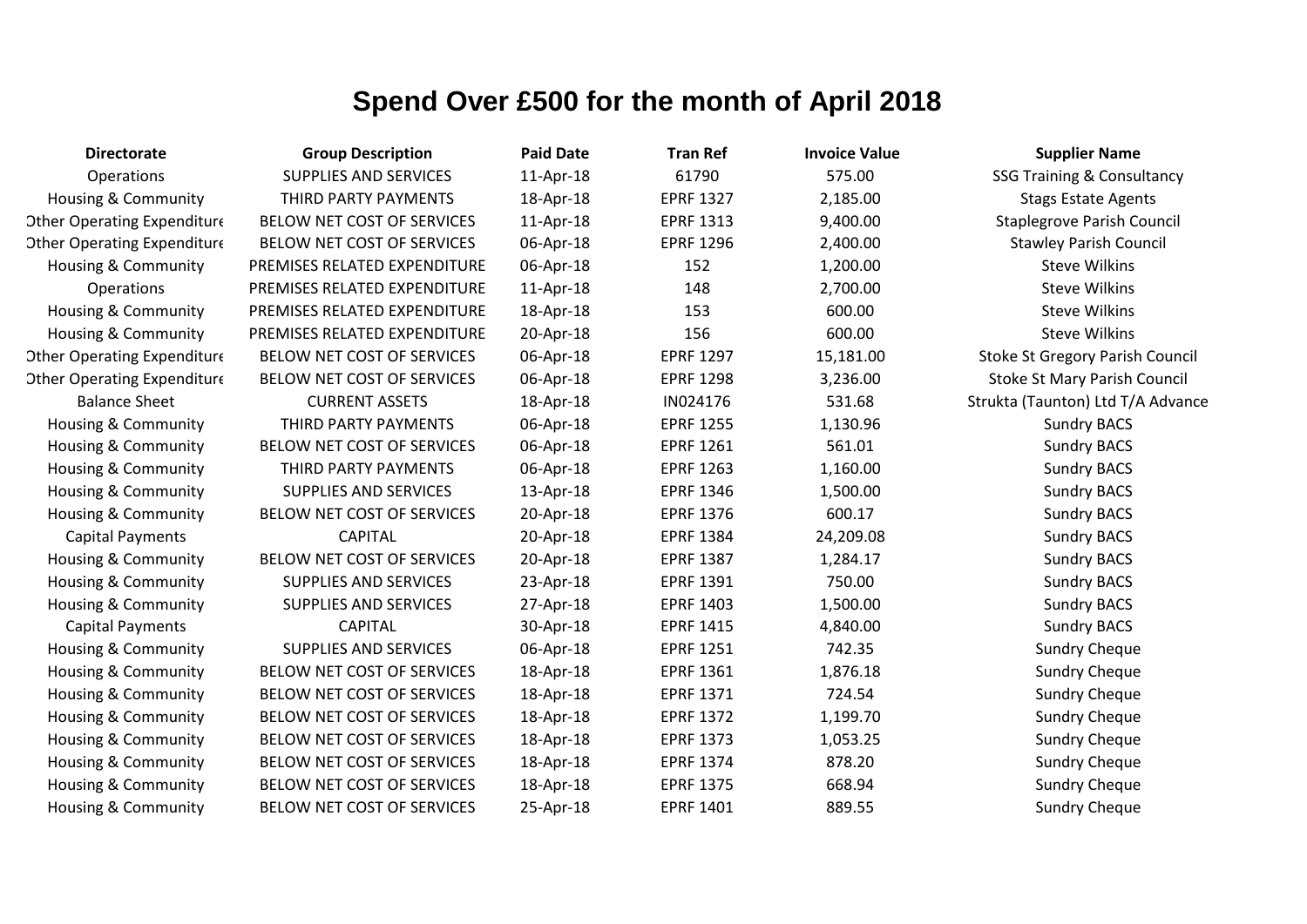| <b>Directorate</b>      | <b>Group Description</b>     | <b>Paid Date</b> | <b>Tran Ref</b>  | <b>Invoice Value</b> | <b>Supplier Name</b>               |
|-------------------------|------------------------------|------------------|------------------|----------------------|------------------------------------|
| <b>Capital Payments</b> | <b>CAPITAL</b>               | 27-Apr-18        | 2036             | 1,000.00             | SWAN PAUL PARTNERSHIP LTD          |
| <b>Capital Payments</b> | <b>CAPITAL</b>               | 20-Apr-18        | 2035-INTERIM, 1  | 1,120.00             | SWAN PAUL PARTNERSHIP LTD          |
| <b>Capital Payments</b> | <b>CAPITAL</b>               | 13-Apr-18        | 13974            | 6,087.00             | <b>Swarco Traffic Ltd</b>          |
| Housing & Community     | THIRD PARTY PAYMENTS         | 25-Apr-18        | <b>EPRF 1388</b> | 3,312.50             | Symonds & Sampson LLP              |
| Housing & Community     | PREMISES RELATED EXPENDITURE | 18-Apr-18        | 23488            | 981.91               | T & C ELECTRICAL CONTRACTORS LTD   |
| Housing & Community     | PREMISES RELATED EXPENDITURE | 18-Apr-18        | 23489            | 673.51               | T & C ELECTRICAL CONTRACTORS LTD   |
| Housing & Community     | THIRD PARTY PAYMENTS         | 06-Apr-18        | <b>EPRF 1184</b> | 2,000.00             | Taunton East Development Trust Ltd |
| Housing & Community     | THIRD PARTY PAYMENTS         | 06-Apr-18        | <b>EPRF 1185</b> | 9,000.00             | Taunton East Development Trust Ltd |
| Housing & Community     | <b>TRANSFER PAYMENTS</b>     | 11-Apr-18        | <b>EPRF 1219</b> | 8,223.93             | Taunton East Development Trust Ltd |
| Housing & Community     | <b>TRANSFER PAYMENTS</b>     | 06-Apr-18        | <b>EPRF 1264</b> | 7,250.00             | Taunton East Development Trust Ltd |
| <b>Capital Payments</b> | <b>CAPITAL</b>               | 09-Apr-18        | 184515           | 600.00               | <b>Taylor Lewis Limited</b>        |
| <b>Capital Payments</b> | <b>CAPITAL</b>               | 16-Apr-18        | 900021597        | 74,000.00            | TeleAlarm Europe GmbH              |
| <b>Capital Payments</b> | <b>CAPITAL</b>               | 16-Apr-18        | 900021597        | 1,950.00             | TeleAlarm Europe GmbH              |
| <b>Capital Payments</b> | <b>CAPITAL</b>               | 16-Apr-18        | 900021597        | 1,120.00             | TeleAlarm Europe GmbH              |
| <b>Capital Payments</b> | <b>CAPITAL</b>               | 16-Apr-18        | 900021597        | 1,155.00             | TeleAlarm Europe GmbH              |
| Operations              | <b>SUPPLIES AND SERVICES</b> | 06-Apr-18        | 20633            | 1,433.32             | <b>TELESHORE UK LTD</b>            |
| Housing & Community     | PREMISES RELATED EXPENDITURE | 25-Apr-18        | 189194           | 4,025.00             | <b>Tersus Group</b>                |
| Housing & Community     | PREMISES RELATED EXPENDITURE | 25-Apr-18        | 190375           | 2,185.00             | <b>Tersus Group</b>                |
| Housing & Community     | PREMISES RELATED EXPENDITURE | 25-Apr-18        | 189180           | 6,630.00             | <b>Tersus Group</b>                |
| Housing & Community     | PREMISES RELATED EXPENDITURE | 25-Apr-18        | 189174           | 6,210.00             | <b>Tersus Group</b>                |
| <b>Balance Sheet</b>    | <b>CURRENT ASSETS</b>        | 09-Apr-18        | INV823080        | 545.76               | THE BECK COMPANY LTD               |
| <b>Balance Sheet</b>    | <b>CURRENT ASSETS</b>        | 06-Apr-18        | INV822613        | 586.04               | THE BECK COMPANY LTD               |
| Housing & Community     | PREMISES RELATED EXPENDITURE | 06-Apr-18        | 3343             | 506.63               | The Carpet Warehouse               |
| Housing & Community     | PREMISES RELATED EXPENDITURE | 13-Apr-18        | 3359             | 764.27               | The Carpet Warehouse               |
| Housing & Community     | PREMISES RELATED EXPENDITURE | 13-Apr-18        | 3364             | 790.92               | The Carpet Warehouse               |
| Housing & Community     | PREMISES RELATED EXPENDITURE | 13-Apr-18        | 3361             | 528.16               | The Carpet Warehouse               |
| Housing & Community     | PREMISES RELATED EXPENDITURE | 13-Apr-18        | 3362             | 778.93               | The Carpet Warehouse               |
| Housing & Community     | PREMISES RELATED EXPENDITURE | 30-Apr-18        | 3392             | 599.94               | The Carpet Warehouse               |
| Housing & Community     | PREMISES RELATED EXPENDITURE | 30-Apr-18        | 3391             | 630.12               | The Carpet Warehouse               |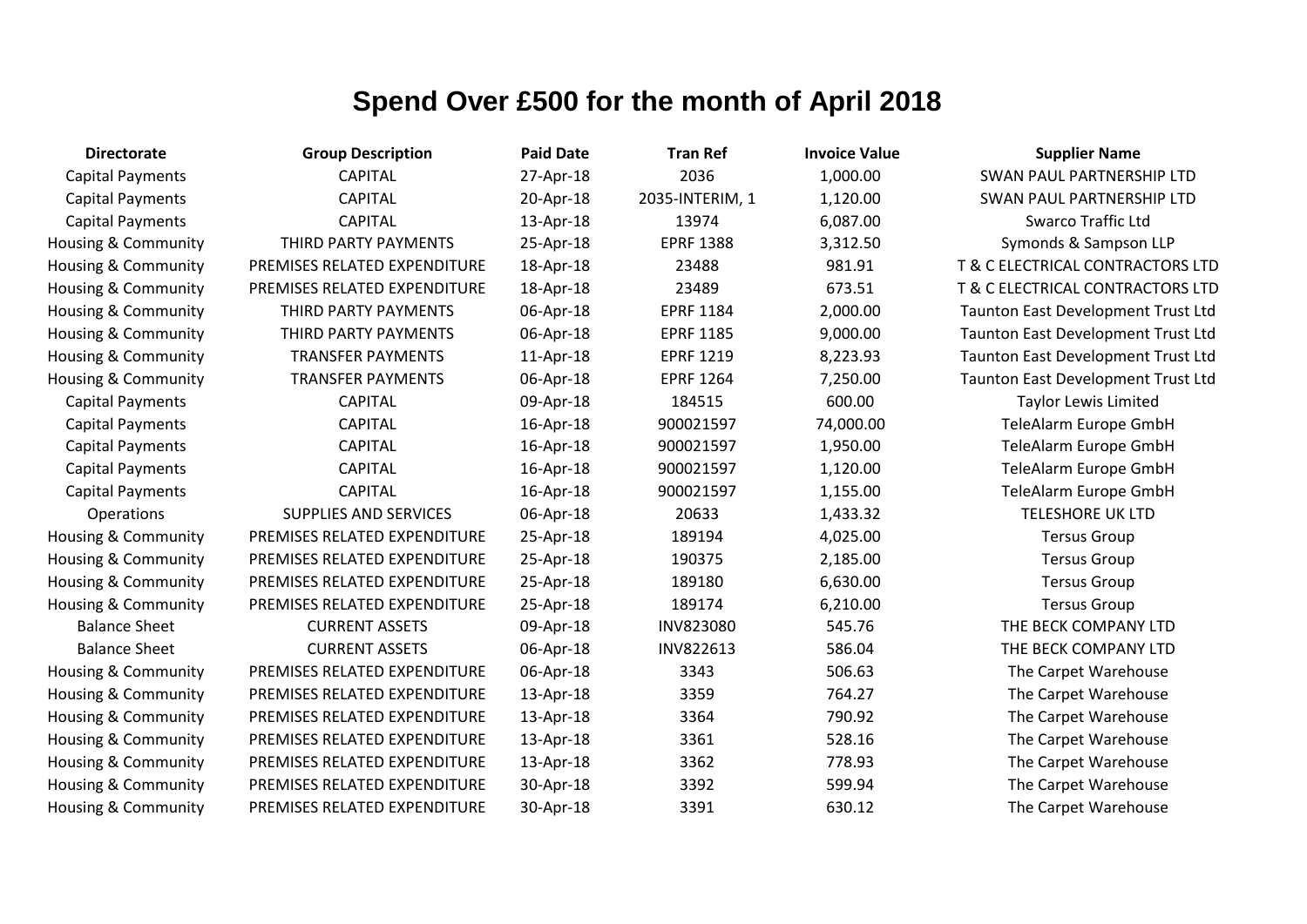| <b>Directorate</b>                 | <b>Group Description</b>      | <b>Paid Date</b> | <b>Tran Ref</b>  | <b>Invoice Value</b> | <b>Supplier Name</b>              |
|------------------------------------|-------------------------------|------------------|------------------|----------------------|-----------------------------------|
| <b>Housing &amp; Community</b>     | PREMISES RELATED EXPENDITURE  | 23-Apr-18        | 3380             | 513.28               | The Carpet Warehouse              |
| <b>Housing &amp; Community</b>     | PREMISES RELATED EXPENDITURE  | 23-Apr-18        | 3377             | 513.27               | The Carpet Warehouse              |
| <b>Housing &amp; Community</b>     | PREMISES RELATED EXPENDITURE  | 23-Apr-18        | 3383             | 646.60               | The Carpet Warehouse              |
| <b>Housing &amp; Community</b>     | PREMISES RELATED EXPENDITURE  | 27-Apr-18        | 3384             | 899.75               | The Carpet Warehouse              |
| <b>Housing &amp; Community</b>     | PREMISES RELATED EXPENDITURE  | 30-Apr-18        | 3401             | 760.47               | The Carpet Warehouse              |
| Operations                         | TRANSPORT RELATED EXPENDITURE | 09-Apr-18        | 2350399          | 8,917.15             | The Fuelcard People               |
| Operations                         | TRANSPORT RELATED EXPENDITURE | 09-Apr-18        | 1300190          | 720.99               | The Fuelcard People               |
| Operations                         | TRANSPORT RELATED EXPENDITURE | 23-Apr-18        | 2377713          | 7,298.76             | The Fuelcard People               |
| Operations                         | TRANSPORT RELATED EXPENDITURE | 23-Apr-18        | 1314754          | 700.05               | The Fuelcard People               |
| Operations                         | PREMISES RELATED EXPENDITURE  | 09-Apr-18        | 83549            | 800.00               | The KeySafe Company               |
| Operations                         | PREMISES RELATED EXPENDITURE  | 09-Apr-18        | 83549            | 200.00               | The KeySafe Company               |
| Housing & Community                | <b>TRANSFER PAYMENTS</b>      | 06-Apr-18        | <b>EPRF 1205</b> | 15,889.33            | The Redstart Learning Partnership |
| Operations                         | <b>EMPLOYEES</b>              | 13-Apr-18        | 20180115         | 1,836.00             | THE RICHARD HUISH COLLEGE         |
| Cost of Services                   | <b>EMPLOYEES</b>              | 13-Apr-18        | 20180115         | 459.00               | THE RICHARD HUISH COLLEGE         |
| Cost of Services                   | <b>SUPPLIES AND SERVICES</b>  | 30-Apr-18        | 910545B          | 1,595.00             | The Video Advert Company          |
| Cost of Services                   | <b>SUPPLIES AND SERVICES</b>  | 30-Apr-18        | 910545B          | 300.00               | The Video Advert Company          |
| Growth & Development               | SUPPLIES AND SERVICES         | 27-Apr-18        | 25/17            | 880.00               | THREE DRAGONS (LC) LTD            |
| Growth & Development               | <b>SUPPLIES AND SERVICES</b>  | 23-Apr-18        | 11202            | 575.00               | Thrive Architects Limited         |
| Operations                         | <b>SUPPLIES AND SERVICES</b>  | 20-Apr-18        | 41336            | 522.00               | TLS SECURITY SYSTEMS LTD          |
| Housing & Community                | <b>SUPPLIES AND SERVICES</b>  | 11-Apr-18        | 58873            | 1,377.00             | <b>TPAS Ltd</b>                   |
| Housing & Community                | SUPPLIES AND SERVICES         | 11-Apr-18        | 58873            | 918.00               | <b>TPAS Ltd</b>                   |
| <b>Housing &amp; Community</b>     | <b>SUPPLIES AND SERVICES</b>  | 27-Apr-18        | 59005            | 918.00               | <b>TPAS Ltd</b>                   |
| <b>Other Operating Expenditure</b> | BELOW NET COST OF SERVICES    | 06-Apr-18        | <b>EPRF 1300</b> | 29,000.00            | <b>Trull Parish Council</b>       |
| <b>Capital Payments</b>            | <b>CAPITAL</b>                | 23-Apr-18        | <b>CIL2018</b>   | 573.52               | <b>Trull Parish Council</b>       |
| <b>Capital Payments</b>            | <b>CAPITAL</b>                | 11-Apr-18        | 3IN/10315391     | 900.00               | Tunstall Healthcare (uk) Ltd      |
| <b>Capital Payments</b>            | <b>CAPITAL</b>                | 06-Apr-18        | 3IN/10315149     | 39.00                | Tunstall Healthcare (uk) Ltd      |
| <b>Capital Payments</b>            | <b>CAPITAL</b>                | 06-Apr-18        | 3IN/10315149     | 81.00                | Tunstall Healthcare (uk) Ltd      |
| <b>Capital Payments</b>            | <b>CAPITAL</b>                | 06-Apr-18        | 3IN/10315149     | 484.50               | Tunstall Healthcare (uk) Ltd      |
| <b>Capital Payments</b>            | <b>CAPITAL</b>                | 06-Apr-18        | 3IN/10315149     | 244.80               | Tunstall Healthcare (uk) Ltd      |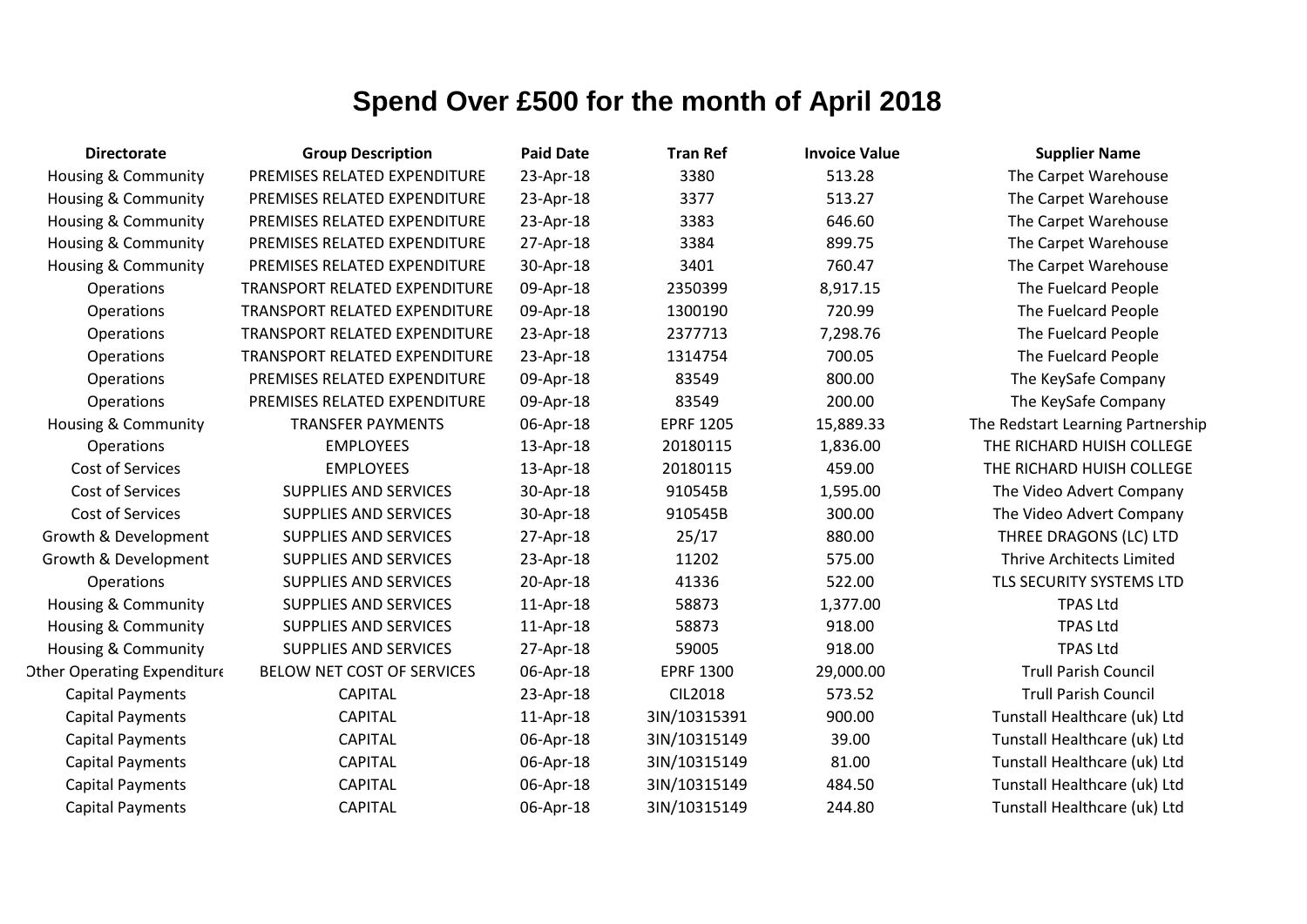| <b>Directorate</b>                 | <b>Group Description</b>     | <b>Paid Date</b> | <b>Tran Ref</b>  | <b>Invoice Value</b> | <b>Supplier Name</b>                    |
|------------------------------------|------------------------------|------------------|------------------|----------------------|-----------------------------------------|
| <b>Capital Payments</b>            | <b>CAPITAL</b>               | 06-Apr-18        | 3IN/10315149     | 1,124.10             | Tunstall Healthcare (uk) Ltd            |
| <b>Capital Payments</b>            | <b>CAPITAL</b>               | 06-Apr-18        | 3IN/10315149     | 450.00               | Tunstall Healthcare (uk) Ltd            |
| Operations                         | <b>SUPPLIES AND SERVICES</b> | 27-Apr-18        | INV/30035963     | 9,066.30             | Tunstall Healthcare (uk) Ltd            |
| Operations                         | <b>SUPPLIES AND SERVICES</b> | 27-Apr-18        | 6000890175       | 13,690.08            | Unify Enterprise Communications Limited |
| Operations                         | <b>SUPPLIES AND SERVICES</b> | 06-Apr-18        | <b>INV002043</b> | 750.00               | V4 Services Ltd                         |
| Operations                         | <b>SUPPLIES AND SERVICES</b> | 30-Apr-18        | <b>INV02063</b>  | 1,500.00             | V4 Services Ltd                         |
| Housing & Community                | <b>SUPPLIES AND SERVICES</b> | 20-Apr-18        | VWI-024016       | 2,373.66             | <b>VAIL WILLIAMS LLP</b>                |
| Operations                         | <b>SUPPLIES AND SERVICES</b> | 06-Apr-18        | 0002303556AB     | 1,890.00             | Viridor Waste (Somerset) Ltd            |
| Operations                         | <b>SUPPLIES AND SERVICES</b> | 23-Apr-18        | 0000018638UA     | 13,283.24            | Viridor Waste (Somerset) Ltd            |
| Operations                         | <b>SUPPLIES AND SERVICES</b> | 23-Apr-18        | 00Q0018637UA     | 2,198.88             | Viridor Waste (Somerset) Ltd            |
| Operations                         | <b>SUPPLIES AND SERVICES</b> | 27-Apr-18        | 0002332772AB     | 724.00               | Viridor Waste (Somerset) Ltd            |
| Housing & Community                | <b>SUPPLIES AND SERVICES</b> | 30-Apr-18        | WCC0012          | 540.00               | Vivienne Sutton Counselling & Psycho    |
| <b>Operations</b>                  | <b>SUPPLIES AND SERVICES</b> | 13-Apr-18        | 87040387         | 4,216.97             | <b>VODAFONE LIMITED (PAGING)</b>        |
| Housing & Community                | THIRD PARTY PAYMENTS         | 13-Apr-18        | 241109           | 1,310.00             | Webbers Property Service Ltd            |
| <b>Other Operating Expenditure</b> | BELOW NET COST OF SERVICES   | 11-Apr-18        | <b>EPRF 1301</b> | 213,633.00           | <b>WELLINGTON TOWN COUNCIL</b>          |
| <b>Capital Payments</b>            | <b>CAPITAL</b>               | 23-Apr-18        | <b>CIL2018</b>   | 1,068.75             | <b>WELLINGTON TOWN COUNCIL</b>          |
| <b>Other Operating Expenditure</b> | BELOW NET COST OF SERVICES   | 06-Apr-18        | <b>EPRF 1302</b> | 6,450.00             | Wellington Without Parish Council       |
| Housing & Community                | PREMISES RELATED EXPENDITURE | 09-Apr-18        | 2369486          | 1,463.00             | <b>WESSEX WATER SERVICES LTD</b>        |
| Housing & Community                | PREMISES RELATED EXPENDITURE | 09-Apr-18        | 2369485          | 1,463.00             | <b>WESSEX WATER SERVICES LTD</b>        |
| Housing & Community                | PREMISES RELATED EXPENDITURE | 09-Apr-18        | 2369484          | 1,463.00             | <b>WESSEX WATER SERVICES LTD</b>        |
| <b>Other Operating Expenditure</b> | BELOW NET COST OF SERVICES   | 06-Apr-18        | <b>EPRF 1303</b> | 3,500.00             | WEST BAGBOROUGH PARISH COUNCIL          |
| <b>Other Operating Expenditure</b> | BELOW NET COST OF SERVICES   | 06-Apr-18        | <b>EPRF 1305</b> | 7,815.00             | <b>WEST BUCKLAND PARISH COUNCIL</b>     |
| <b>Other Operating Expenditure</b> | BELOW NET COST OF SERVICES   | 11-Apr-18        | <b>EPRF 1314</b> | 2,563.00             | West Hatch Parish Council               |
| <b>Capital Payments</b>            | <b>CAPITAL</b>               | 06-Apr-18        | <b>EPRF 1240</b> | 20,973.34            | <b>West Monkton Parish Council</b>      |
| <b>Other Operating Expenditure</b> | BELOW NET COST OF SERVICES   | 11-Apr-18        | <b>EPRF 1315</b> | 56,706.68            | West Monkton Parish Council             |
| Housing & Community                | PREMISES RELATED EXPENDITURE | 06-Apr-18        | 9990             | 943.09               | <b>Western Fabrications Ltd</b>         |
| Housing & Community                | PREMISES RELATED EXPENDITURE | 06-Apr-18        | 9991             | 1,121.64             | <b>Western Fabrications Ltd</b>         |
| Housing & Community                | PREMISES RELATED EXPENDITURE | 06-Apr-18        | 9992             | 1,772.96             | <b>Western Fabrications Ltd</b>         |
| Housing & Community                | PREMISES RELATED EXPENDITURE | 06-Apr-18        | 9986             | 1,151.52             | <b>Western Fabrications Ltd</b>         |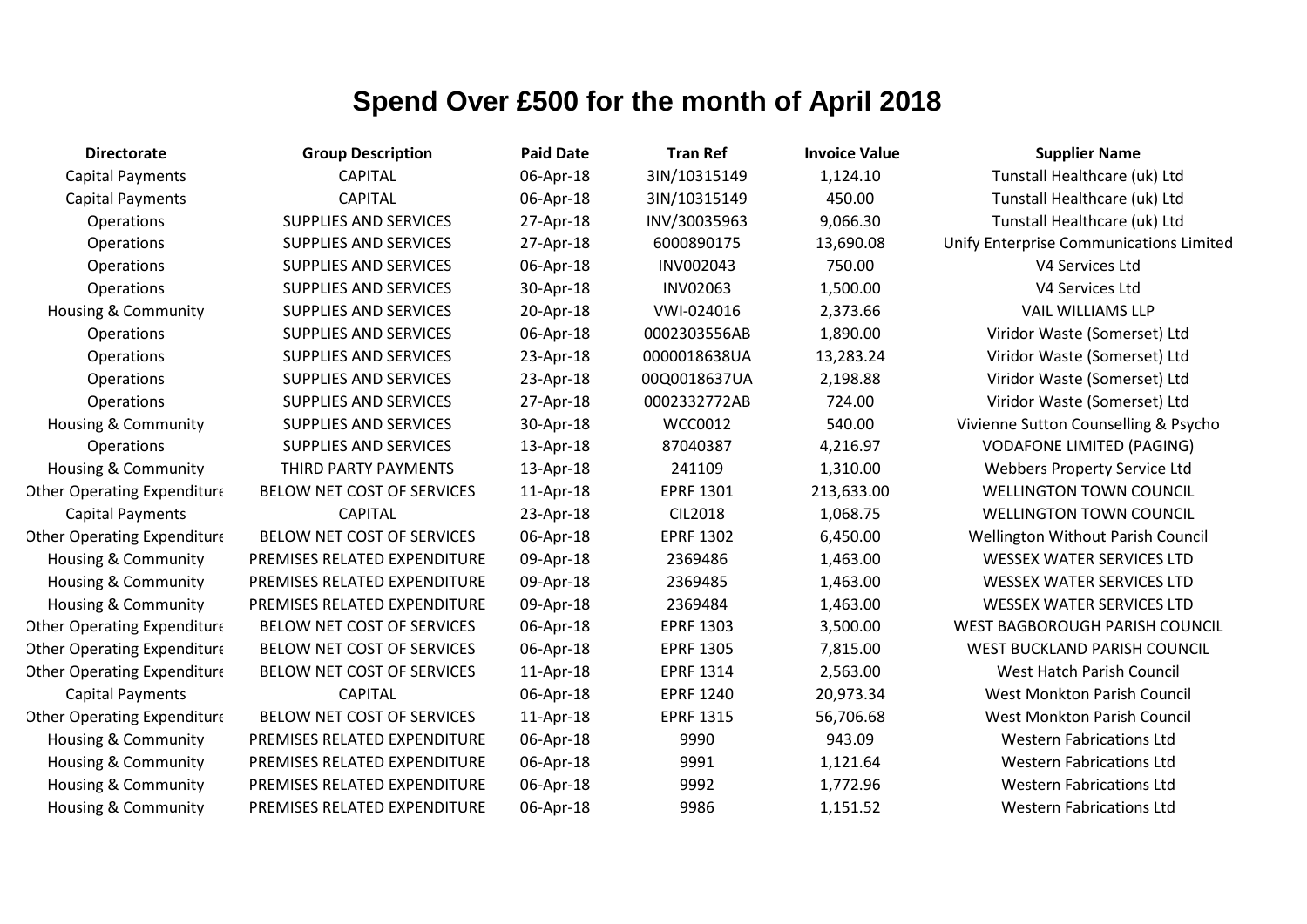| <b>Directorate</b>                 | <b>Group Description</b>     | <b>Paid Date</b> | <b>Tran Ref</b>  | <b>Invoice Value</b> | <b>Supplier Name</b>            |
|------------------------------------|------------------------------|------------------|------------------|----------------------|---------------------------------|
| Housing & Community                | PREMISES RELATED EXPENDITURE | 06-Apr-18        | 9987             | 763.79               | <b>Western Fabrications Ltd</b> |
| <b>Housing &amp; Community</b>     | PREMISES RELATED EXPENDITURE | 06-Apr-18        | 9989             | 1,584.44             | <b>Western Fabrications Ltd</b> |
| Housing & Community                | PREMISES RELATED EXPENDITURE | 06-Apr-18        | 9988             | 1,268.85             | <b>Western Fabrications Ltd</b> |
| Housing & Community                | PREMISES RELATED EXPENDITURE | 13-Apr-18        | 9993             | 1,668.58             | <b>Western Fabrications Ltd</b> |
| Housing & Community                | PREMISES RELATED EXPENDITURE | 13-Apr-18        | 9997             | 2,026.60             | <b>Western Fabrications Ltd</b> |
| <b>Housing &amp; Community</b>     | PREMISES RELATED EXPENDITURE | 13-Apr-18        | 9997             | 613.65               | <b>Western Fabrications Ltd</b> |
| Housing & Community                | PREMISES RELATED EXPENDITURE | 13-Apr-18        | 9996             | 3,671.71             | <b>Western Fabrications Ltd</b> |
| Housing & Community                | PREMISES RELATED EXPENDITURE | 13-Apr-18        | 9995             | 1,376.68             | <b>Western Fabrications Ltd</b> |
| Housing & Community                | PREMISES RELATED EXPENDITURE | 13-Apr-18        | 9994             | 1,051.93             | <b>Western Fabrications Ltd</b> |
| <b>Housing &amp; Community</b>     | PREMISES RELATED EXPENDITURE | 20-Apr-18        | 9999             | 1,827.15             | <b>Western Fabrications Ltd</b> |
| <b>Housing &amp; Community</b>     | PREMISES RELATED EXPENDITURE | 20-Apr-18        | 7001             | 2,015.89             | <b>Western Fabrications Ltd</b> |
| <b>Housing &amp; Community</b>     | PREMISES RELATED EXPENDITURE | 20-Apr-18        | 7001             | 66.40                | <b>Western Fabrications Ltd</b> |
| Housing & Community                | PREMISES RELATED EXPENDITURE | 20-Apr-18        | 7000             | 1,911.36             | <b>Western Fabrications Ltd</b> |
| <b>Housing &amp; Community</b>     | PREMISES RELATED EXPENDITURE | 20-Apr-18        | 7000             | 88.56                | <b>Western Fabrications Ltd</b> |
| Housing & Community                | PREMISES RELATED EXPENDITURE | 20-Apr-18        | 9998             | 744.71               | <b>Western Fabrications Ltd</b> |
| Housing & Community                | PREMISES RELATED EXPENDITURE | 27-Apr-18        | 7002             | 659.02               | <b>Western Fabrications Ltd</b> |
| Housing & Community                | PREMISES RELATED EXPENDITURE | 13-Apr-18        | 9985             | 934.58               | <b>Western Fabrications Ltd</b> |
| <b>Housing &amp; Community</b>     | <b>EMPLOYEES</b>             | 27-Apr-18        | DI00145273       | 1,500.00             | Western Power Distribution (SW) |
| Housing & Community                | <b>TRANSFER PAYMENTS</b>     | 13-Apr-18        | <b>EPRF 1320</b> | 28,710.00            | WIVELISCOMBE AREA PARTNERSHIP   |
| <b>Housing &amp; Community</b>     | <b>TRANSFER PAYMENTS</b>     | 11-Apr-18        | <b>EPRF 1321</b> | 1,000.00             | WIVELISCOMBE AREA PARTNERSHIP   |
| <b>Other Operating Expenditure</b> | BELOW NET COST OF SERVICES   | 09-Apr-18        | <b>EPRF 1306</b> | 40,500.00            | WIVELISCOMBE TOWN COUNCIL       |
| <b>Housing &amp; Community</b>     | PREMISES RELATED EXPENDITURE | 06-Apr-18        | 50777112         | 1,033.69             | <b>WOLSELEY UK LTD</b>          |
| <b>Balance Sheet</b>               | <b>CURRENT ASSETS</b>        | 09-Apr-18        | 50902126         | 979.79               | <b>WOLSELEY UK LTD</b>          |
| Housing & Community                | PREMISES RELATED EXPENDITURE | 20-Apr-18        | 51144909         | 1,139.04             | <b>WOLSELEY UK LTD</b>          |
| <b>Balance Sheet</b>               | <b>CURRENT ASSETS</b>        | 23-Apr-18        | 51236461         | 1,728.43             | <b>WOLSELEY UK LTD</b>          |
| <b>Balance Sheet</b>               | <b>CURRENT ASSETS</b>        | 20-Apr-18        | 51188973         | 1,171.06             | <b>WOLSELEY UK LTD</b>          |
| <b>Housing &amp; Community</b>     | PREMISES RELATED EXPENDITURE | 27-Apr-18        | 51300964         | 845.52               | <b>WOLSELEY UK LTD</b>          |
| Housing & Community                | PREMISES RELATED EXPENDITURE | 16-Apr-18        | 50963035         | 717.26               | <b>WOLSELEY UK LTD</b>          |
| <b>Capital Payments</b>            | <b>CAPITAL</b>               | 11-Apr-18        | 18030028         | 30,151.47            | <b>WRW Construction Ltd</b>     |